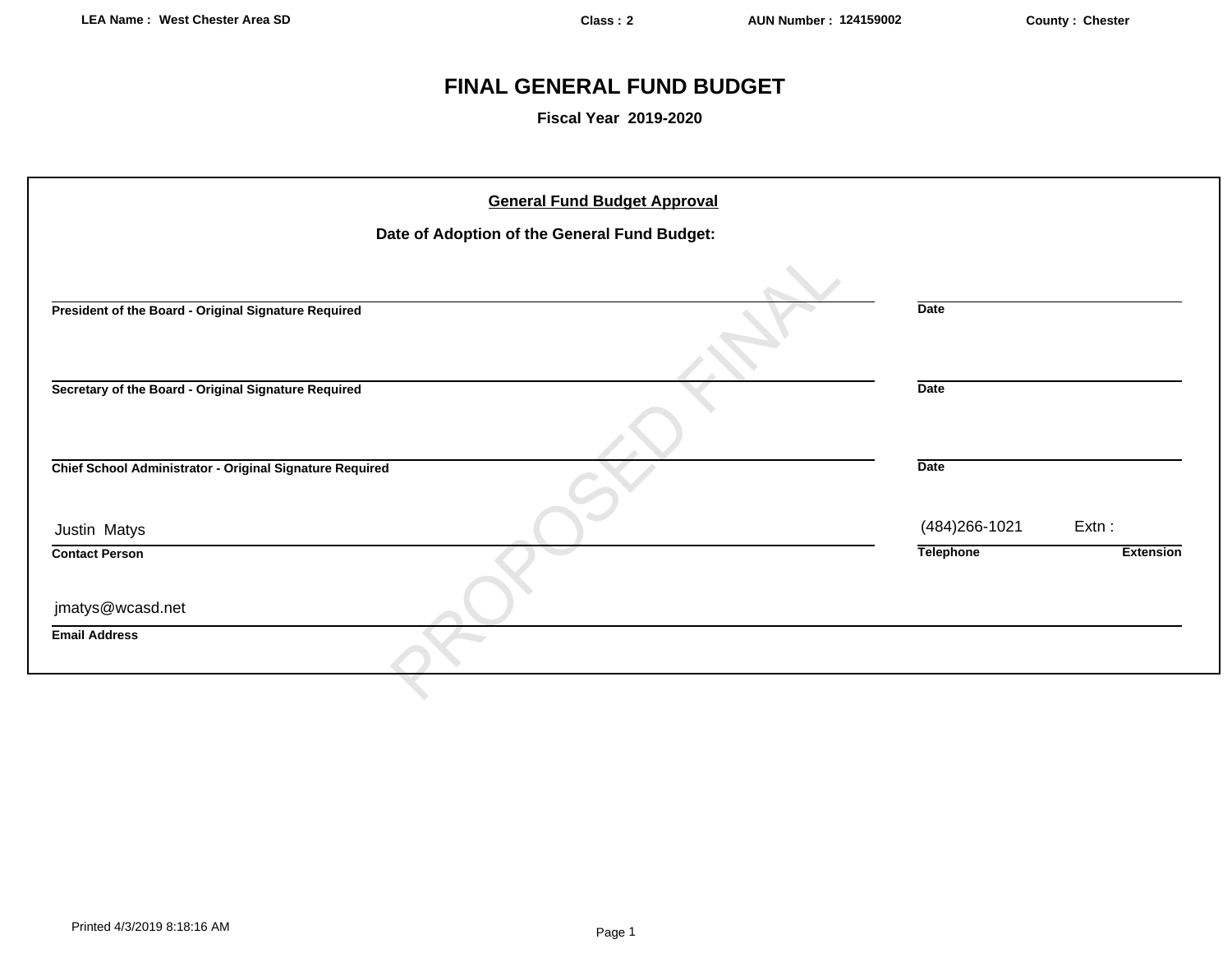# **CERTIFICATION OF ESTIMATED ENDING FUND BALANCE FROM 2019-2020 GENERAL FUND BUDGET**

24 PS 6-688

(10/2010)

| <b>SCHOOL DISTRICT:</b> | COUNTY. | AUN:      |
|-------------------------|---------|-----------|
| West Chester Area SD    | Chester | 124159002 |

No school district shall approve an increase in real property taxes unless it has adopted a budget that includes an estimated, ending unreserved undesignated fund balance (unassigned) less than or equal to the specified percentage of its total budgeted expenditures:

| <b>Total Budgeted Expenditures</b>                                                                                                                    | <b>Fund Balance % Limit</b><br>(less than or equal to) |
|-------------------------------------------------------------------------------------------------------------------------------------------------------|--------------------------------------------------------|
| Less Than or Equal to \$11,999,999                                                                                                                    | 12.0%                                                  |
| Between \$12,000,000 and \$12,999,999                                                                                                                 | 11.5%                                                  |
| Between \$13,000,000 and \$13,999,999                                                                                                                 | 11.0%                                                  |
| Between \$14,000,000 and \$14,999,999                                                                                                                 | 10.5%                                                  |
| Between \$15,000,000 and \$15,999,999                                                                                                                 | 10.0%                                                  |
| Between \$16,000,000 and \$16,999,999                                                                                                                 | 9.5%                                                   |
| Between \$17,000,000 and \$17,999,999                                                                                                                 | 9.0%                                                   |
| Between \$18,000,000 and \$18,999,999                                                                                                                 | 8.5%                                                   |
| Greater Than or Equal to \$19,000,000                                                                                                                 | 8.0%                                                   |
| Did you raise property taxes in SY 2019-2020 (compared to 2018-2019)?<br>If yes, see information below, taken from the 2019-2020 General Fund Budget. | Yes<br>$\mathbf x$<br><b>No</b>                        |
| <b>Total Budgeted Expenditures</b>                                                                                                                    | \$262344623                                            |
| <b>Ending Unassigned Fund Balance</b>                                                                                                                 | \$15696558                                             |
| Ending Unassigned Fund Balance as a percentage<br>(%) of Total Budgeted Expenditures                                                                  | 6.0%                                                   |

| <b>Total Budgeted Expenditures</b>                                                   |     | \$262344623              |
|--------------------------------------------------------------------------------------|-----|--------------------------|
| Ending Unassigned Fund Balance                                                       |     | \$15696558               |
| Ending Unassigned Fund Balance as a percentage<br>(%) of Total Budgeted Expenditures |     | 6.0%                     |
| The Estimated Ending Unassigned Fund Balance is within the allowable limits.         | Yes | $\underline{\mathsf{x}}$ |
|                                                                                      | No  |                          |

## **I hereby certify that the above information is accurate and complete.**

| SIGNATURE OF SUPERINTENDENT | <b>DATE</b> |
|-----------------------------|-------------|
|                             |             |

DUE DATE: AUGUST 15, 2019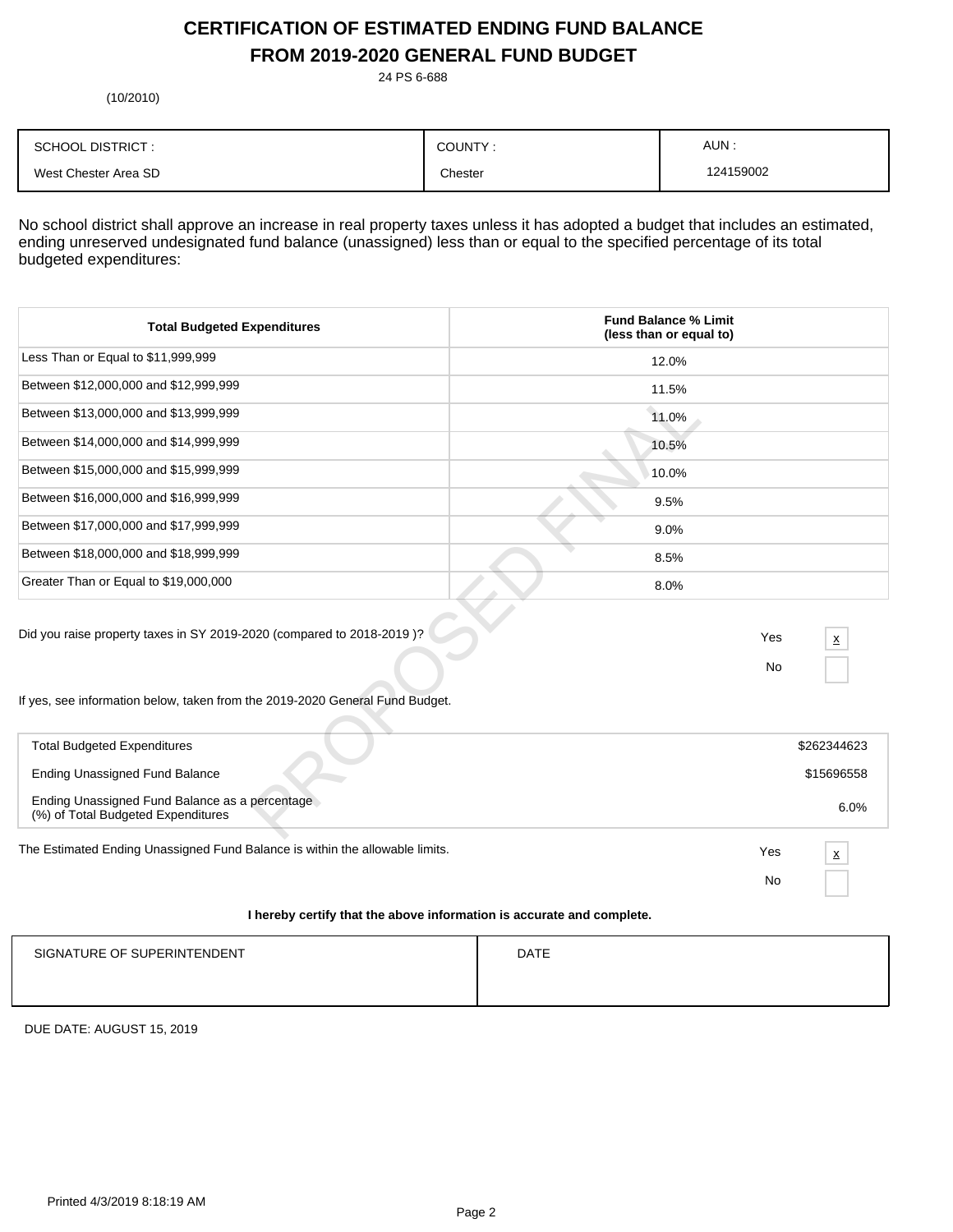# **CERTIFICATION OF USE OF PDE-2028**

# **FOR PUBLIC INSPECTION OF 2019-2020 PROPOSED BUDGET**

24 PS 6-687(a)(1)

(03/2006)

| <b>School District Name:</b> | County :       | <b>AUN Number</b> |
|------------------------------|----------------|-------------------|
| West Chester Area SD         | <b>Chester</b> | 124159002         |

Section 687(a)(1) of the School Code requires the president of the board of school directors of each school district to certify to the Department of Education that the proposed budget was prepared, presented and will be made available for public inspection using the uniform form prepared and furnished by the Department of Education.

| I hereby certify that the above information is accurate and complete. |                                                                                          |  |             |
|-----------------------------------------------------------------------|------------------------------------------------------------------------------------------|--|-------------|
| <b>SIGNATURE OF SCHOOL BOARD</b><br><b>PRESIDENT</b>                  |                                                                                          |  | <b>DATE</b> |
| <b>DUE DATE:</b>                                                      | <b>IMMEDIATELY FOLLOWING</b><br><b>ADOPTION OF PROPOSED</b><br>FINAL GENERAL FUND BUDGET |  |             |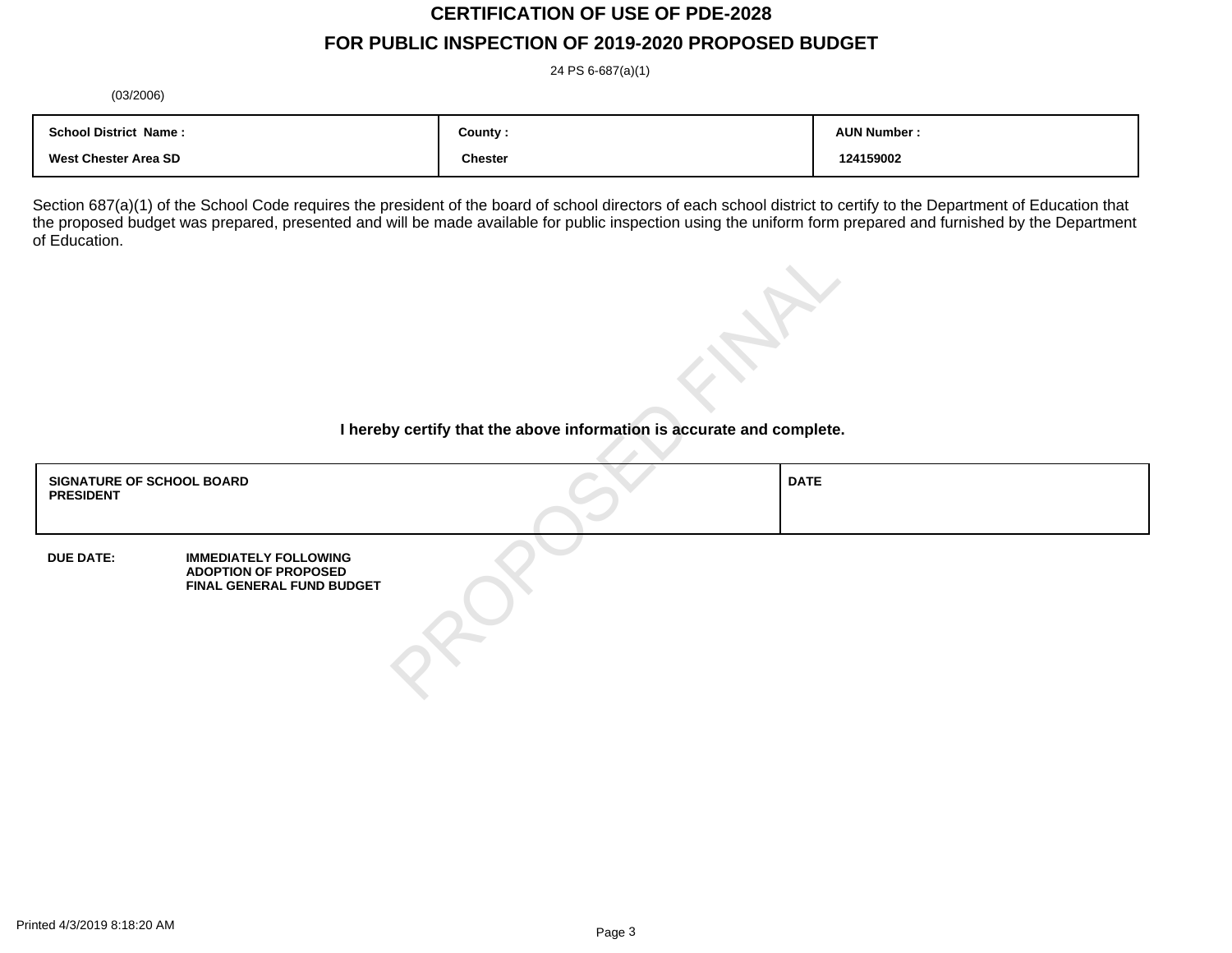### **2019-2020 Final General Fund Budget Validations**

### **LEA : 124159002 West Chester Area SD**

Printed 4/3/2019 8:18:21 AM

| Val Number | <b>Description</b>                                                                                                                                             | Justification                                                |
|------------|----------------------------------------------------------------------------------------------------------------------------------------------------------------|--------------------------------------------------------------|
| 1010       | Budget Approval Date is required before submission on Contact Screen and<br>cannot be a future date.                                                           |                                                              |
| 8060       | Ending Fund Balance Entry and Budgetary Reserve: If 5900 Budgetary Reserve<br>is not equal to 0, a justification must be entered below.                        | The Budgetar<br>that may requ<br>that are base<br>increases. |
| 8080       | Ending Fund Balance Entry and Budgetary Reserve: If 0850 Estimated Ending<br>Unassigned Fund Balance is not equal to 0, a justification must be entered below. | Carried over                                                 |
| 8150       | Ending Fund Balance Entry and Budgetary Reserve: If 0830 Committed Fund<br>Balance is not equal to 0, a justification must be entered below.                   | Committed fo                                                 |

8160 Ending Fund Balance Entry and Budgetary Reserve: If 0840 Assigned Fund Balance is not equal to 0, a justification must be entered below.

 $R^6$ 

**Budgetary Reserve represents amounts** may require expenditures by the District are based on unpredictable budgetary eases.

ried over for future years

nmitted for Health Care Stabilization

Assigned for Athletics, Alternative Education ad Enrollment Growth.

**Page - 1 of 1**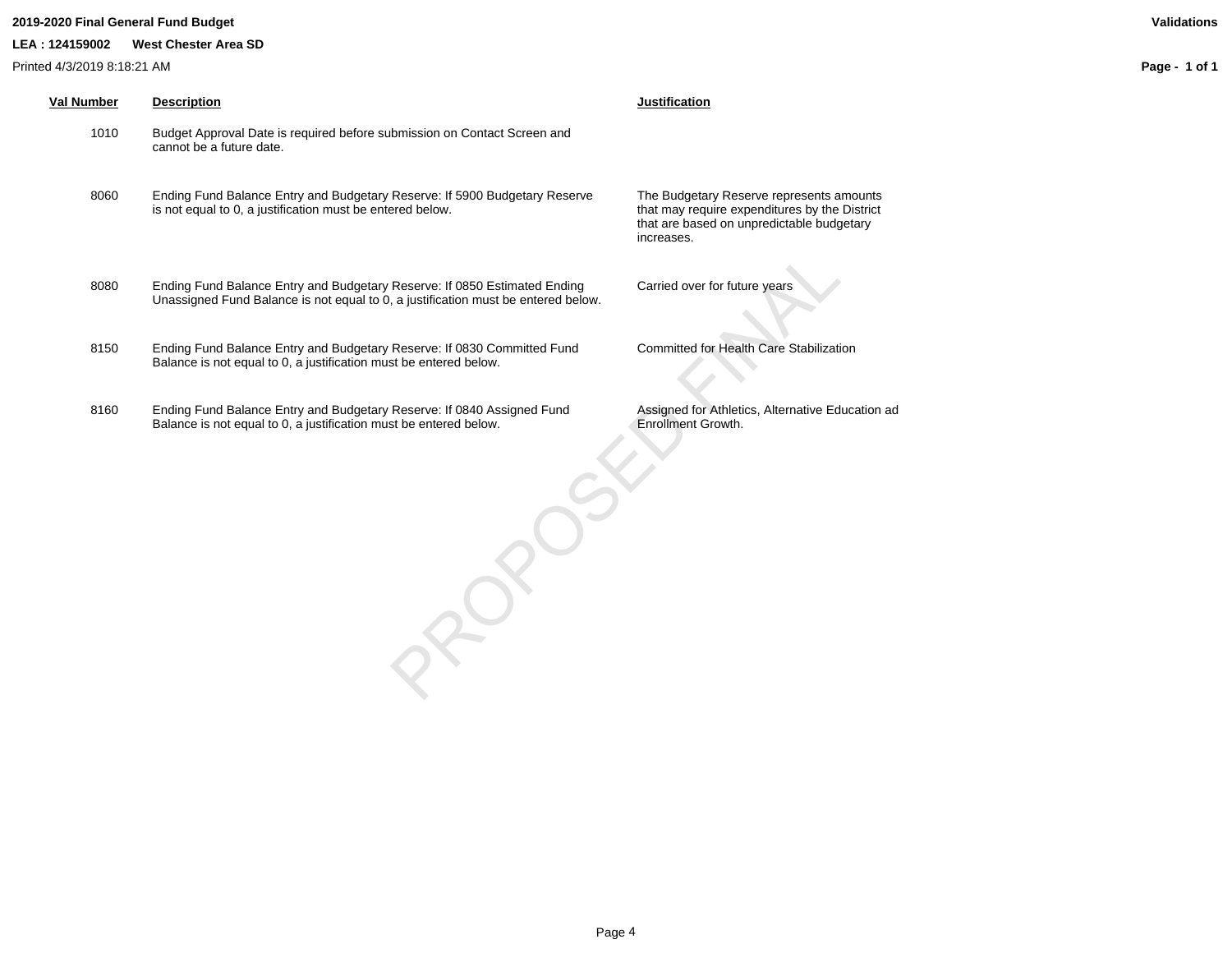**ITEM AMOUNTS Estimated Beginning Unreserved Fund Balance Available for Appropriation and Reserves Scheduled For Liquidation During The Fiscal Year** 0810 Nonspendable Fund Balance 0820 Restricted Fund Balance 0830 Committed Fund Balance 4,159,909 0840 Assigned Fund Balance 11,760,417 0850 Unassigned Fund Balance 15,696,558 Patients and the United States of the United States of the United States of the United States of the United States of the United States of the United States of the United States of t **Total Estimated Beginning Unreserved Fund Balance Available for Appropriation and Reserves Scheduled For Liquidation During The Fiscal Year \$31,616,884 Estimated Revenues And Other Financing Sources** 6000 Revenue from Local Sources 210,081,288 7000 Revenue from State Sources 41,615,014 8000 Revenue from Federal Sources 1,633,660 9000 Other Financing Sources **Total Estimated Revenues And Other Financing Sources \$253,329,962 Total Estimated Fund Balance, Revenues, and Other Financing Sources Available for Appropriation \$284,946,846 \$284,946,846 2019-2020 Final General Fund Budget Estimated Revenues and Other Financing Sources: Budget Summary Page - 1 of 1 LEA : 124159002 West Chester Area SD** Printed 4/3/2019 8:18:22 AM For Appropriation and Reserves Scheduled For Liquidation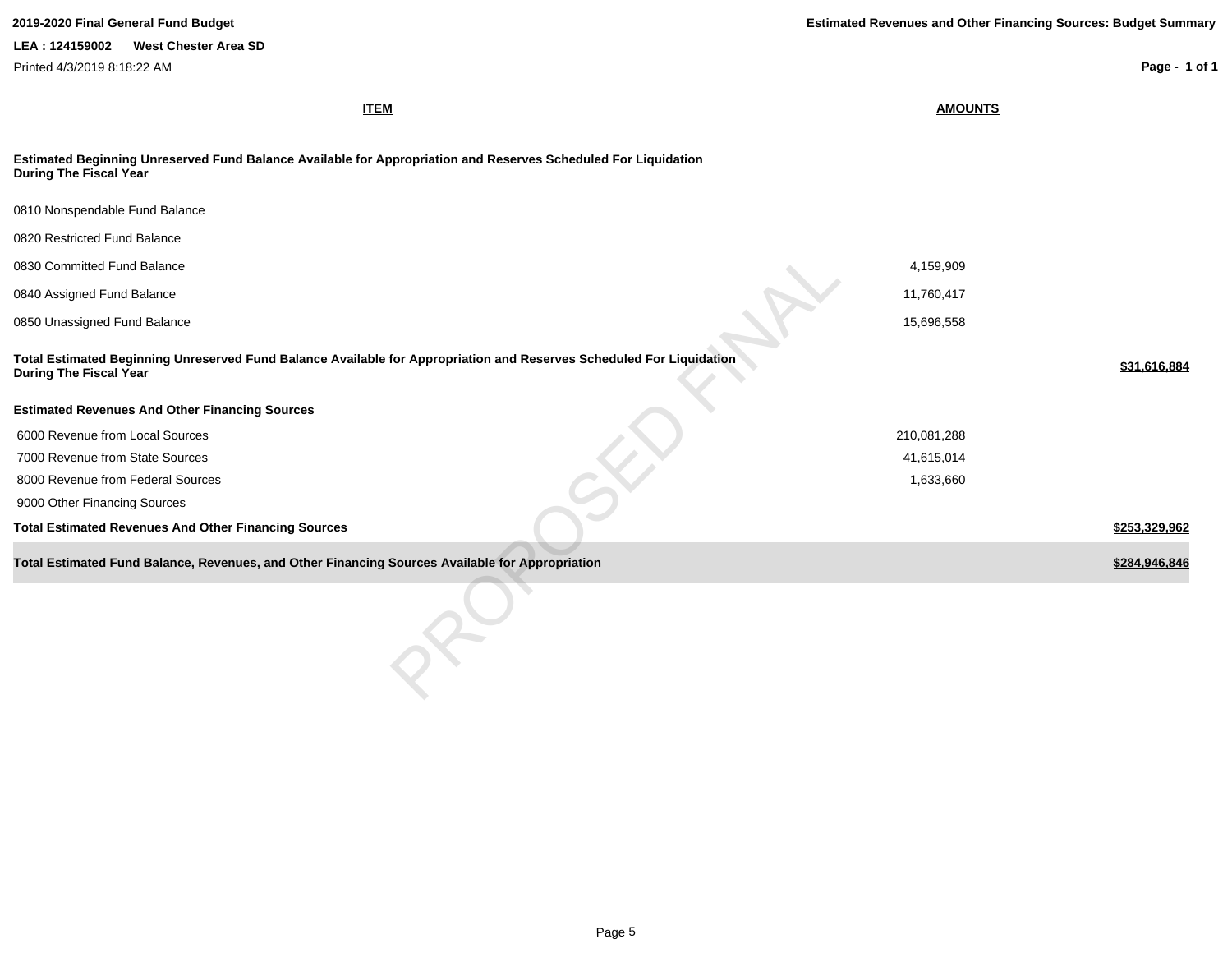# **LEA : 124159002 West Chester Area SD**

 **REVENUE FROM LOCAL SOURCES**

Printed 4/3/2019 8:18:23 AM

**Page - 1 of 2**

|--|

| <b>REVENUE FROM LOGAL SOURGES</b>                                                                                |               |  |
|------------------------------------------------------------------------------------------------------------------|---------------|--|
| 6111 Current Real Estate Taxes                                                                                   | 175,978,584   |  |
| 6112 Interim Real Estate Taxes                                                                                   | 1,311,932     |  |
| 6113 Public Utility Realty Taxes                                                                                 | 200,000       |  |
| 6150 Current Act 511 Taxes - Proportional Assessments                                                            | 26, 161, 477  |  |
| 6400 Delinguencies on Taxes Levied / Assessed by the LEA                                                         | 2,858,800     |  |
| 6500 Earnings on Investments                                                                                     | 1,000,000     |  |
| 6700 Revenues from LEA Activities                                                                                | 191,500       |  |
| 6800 Revenues from Intermediary Sources / Pass-Through Funds                                                     | 1,333,370     |  |
| 6910 Rentals                                                                                                     | 360,000       |  |
| 6920 Contributions and Donations from Private Sources                                                            | 11,000        |  |
| 6940 Tuition from Patrons                                                                                        | 193,140       |  |
| 6990 Refunds and Other Miscellaneous Revenue                                                                     | 481,485       |  |
| <b>REVENUE FROM LOCAL SOURCES</b>                                                                                | \$210,081,288 |  |
| <b>REVENUE FROM STATE SOURCES</b>                                                                                |               |  |
| 7110 Basic Education Funding                                                                                     | 8,421,880     |  |
| 7160 Tuition for Orphans Subsidy                                                                                 | 290,000       |  |
| 7271 Special Education funds for School-Aged Pupils                                                              | 6,202,850     |  |
| 7311 Pupil Transportation Subsidy                                                                                | 2,139,920     |  |
| 7312 Nonpublic and Charter School Pupil Transportation Subsidy                                                   | 1,534,225     |  |
| 7320 Rental and Sinking Fund Payments / Building Reimbursement Subsidy                                           | 1,110,285     |  |
| 7330 Health Services (Medical, Dental, Nurse, Act 25)                                                            | 250,300       |  |
| 7360 Safe Schools                                                                                                | 480,000       |  |
| 7505 Ready to Learn Block Grant                                                                                  | 399,095       |  |
| 7810 State Share of Social Security and Medicare Taxes                                                           | 3,794,104     |  |
| 7820 State Share of Retirement Contributions                                                                     | 16,992,355    |  |
| <b>REVENUE FROM STATE SOURCES</b>                                                                                | \$41,615,014  |  |
| <b>REVENUE FROM FEDERAL SOURCES</b>                                                                              |               |  |
| 8514 NCLB, Title I - Improving the Academic Achievement of the                                                   | 704,467       |  |
| Disadvantaged<br>8515 NCLB, Title II - Preparing, Training and Recruiting High Quality                           | 260,260       |  |
| <b>Teachers and Principals</b><br>8516 NCLB, Title III - Language Instruction for Limited English Proficient and | 108,968       |  |
| Immigrant Students                                                                                               |               |  |
| 8517 NCLB, Title IV - 21St Century Schools                                                                       | 59,965        |  |
| 8810 School-Based Access Medicaid Reimbursement Program (SBAP)<br>Reimbursements (Access)                        | 470,000       |  |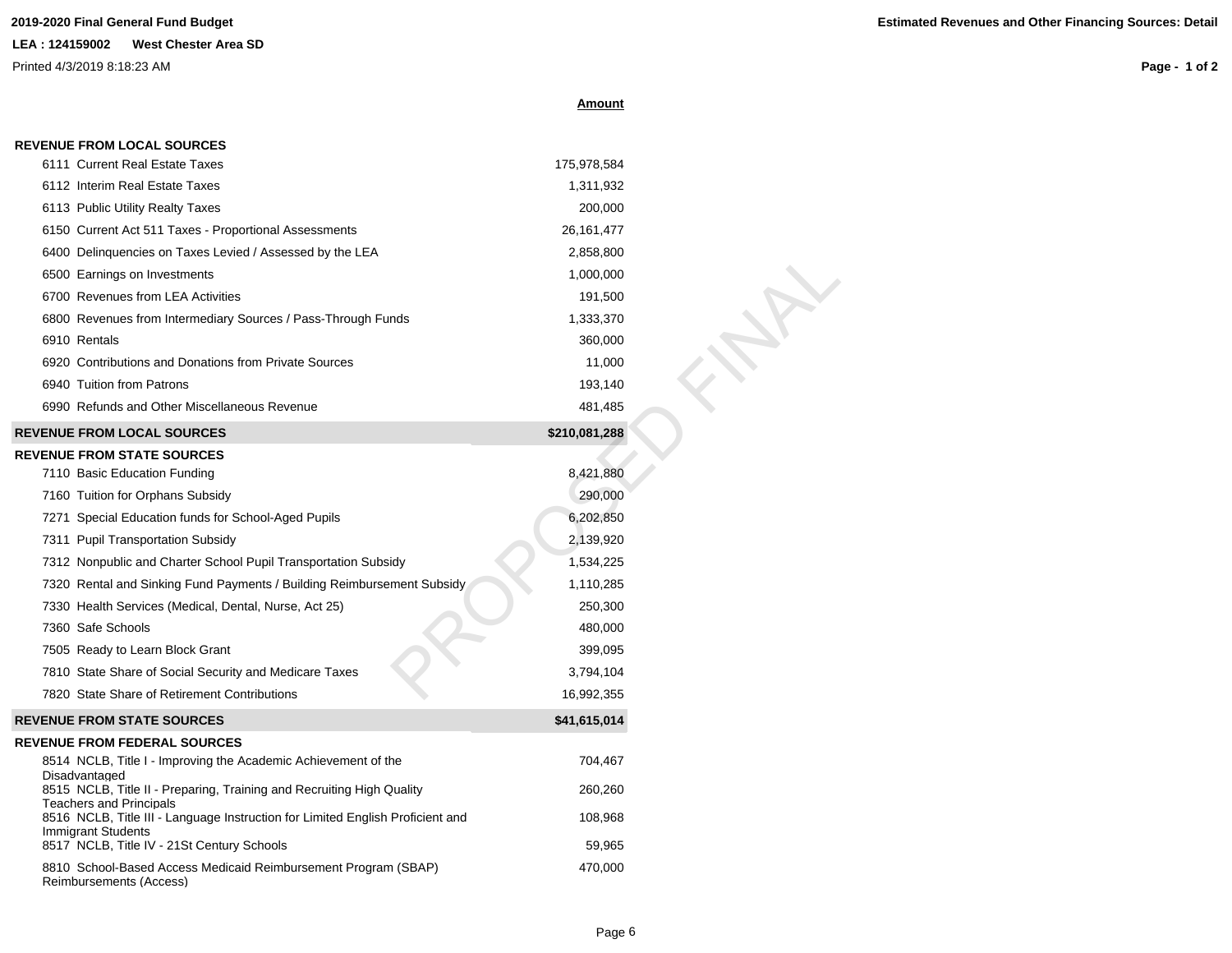### **LEA : 124159002 West Chester Area SD**

Printed 4/3/2019 8:18:23 AM

**Page - 2 of 2**

| Amount |  |
|--------|--|
|        |  |

| <b>REVENUE FROM FEDERAL SOURCES</b>                                                      |             |
|------------------------------------------------------------------------------------------|-------------|
| 8820 Medical Assistance Reimbursement for Administrative Claiming<br>(Quarterly) Program | 30.000      |
| <b>REVENUE FROM FEDERAL SOURCES</b>                                                      | \$1.633.660 |
| <b>TOTAL ESTIMATED REVENUES AND OTHER SOURCES</b>                                        | 253,329,962 |

PROPOSITION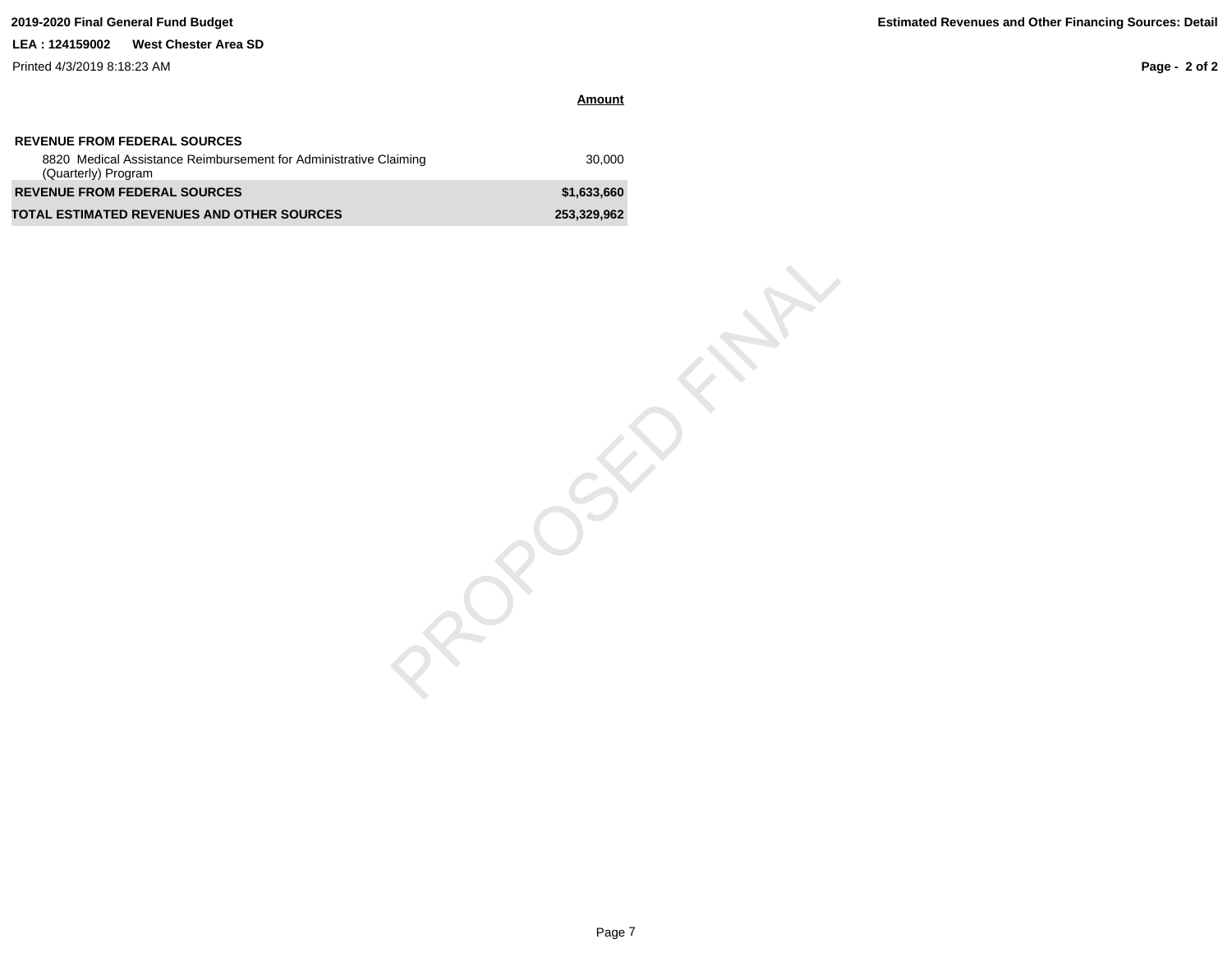|    | <b>West Chester Area SD</b><br>AUN: 124159002         |                  |                 | Multi-County Rebalancing Based on Method |
|----|-------------------------------------------------------|------------------|-----------------|------------------------------------------|
|    | Printed 4/3/2019 8:18:25 AM                           |                  |                 |                                          |
|    |                                                       |                  |                 |                                          |
|    | Act 1 Index (current): 2.3%                           |                  |                 |                                          |
|    | <b>Calculation Method:</b>                            | Revenue          |                 | Section 672.1 Method Choice:<br>(a)(1)   |
|    | <b>Number of Decimals For Tax Rate Calculation:</b>   | 4                |                 |                                          |
|    | Approx. Tax Revenue from RE Taxes:                    | \$175,978,799    |                 |                                          |
|    | Amount of Tax Relief for Homestead Exclusions         | \$0              |                 |                                          |
|    | <b>Total Approx. Tax Revenue:</b>                     | \$175,978,799    |                 |                                          |
|    | Approx. Tax Levy for Tax Rate Calculation:            | \$182,361,450    |                 |                                          |
|    |                                                       | <b>Chester</b>   | <b>Delaware</b> | <b>Total</b>                             |
|    | 2018-19 Data                                          |                  |                 |                                          |
|    | a. Assessed Value                                     | \$7,862,001,637  | \$649,992,859   | \$8,511,994,496                          |
|    | b. Real Estate Mills                                  | 21.2723          | 16.0761         |                                          |
|    | 2019-20 Data                                          |                  |                 |                                          |
|    | c. 2017 STEB Market Value                             | \$12,774,058,528 | \$785,726,934   | \$13,559,785,462                         |
|    | d. Assessed Value                                     | \$7,902,001,637  | \$647,545,414   | \$8,549,547,051                          |
|    | e. Assessed Value of New Constr/ Renov                | \$0              | \$0             | \$0                                      |
|    | 2018-19 Calculations                                  |                  |                 |                                          |
|    | f. 2018-19 Tax Levy                                   | \$167,242,857    | \$10,449,350    | \$177,692,207                            |
|    | $(a * b)$                                             |                  |                 |                                          |
|    | 2019-20 Calculations                                  |                  |                 |                                          |
|    | g. Percent of Total Market Value                      | 94.20546%        | 5.79454%        | 100.00000%                               |
| Ш. | h. Rebalanced 2018-19 Tax Levy                        | \$167,395,761    | \$10,296,446    | \$177,692,207                            |
|    | (f Total $*$ g)                                       |                  |                 |                                          |
|    | i. Base Mills Subject to Index                        | 21.2917          | 16.0761         |                                          |
|    | $(h / a * 1000)$ if no reassessment                   |                  |                 |                                          |
|    | $(h / (d-e) * 1000)$ if reassessment                  |                  |                 |                                          |
|    | <b>Calculation of Tax Rates and Levies Generated</b>  |                  |                 |                                          |
|    | j. Weighted Avg. Collection Percentage                | 96.50000%        | 96.50000%       | 96.50000%                                |
|    | k. Tax Levy Needed                                    | \$171,794,443    | \$10,567,007    | \$182,361,450                            |
|    | (Approx. Tax Levy * g)                                |                  |                 |                                          |
|    | I. 2019-20 Real Estate Tax Rate                       | 21.7406          | 16.3185         |                                          |
| Ш. | $(k/d * 1000)$                                        |                  |                 |                                          |
|    | m. Tax Levy Generated by Mills                        | \$171,794,257    | \$10,566,970    | \$182,361,227                            |
|    | $(1/1000 * d)$                                        |                  |                 |                                          |
|    | n. Tax Levy minus Tax Relief for Homestead Exclusions |                  |                 | \$182,361,227                            |
|    | (m - Amount of Tax Relief for Homestead Exclusions)   |                  |                 |                                          |
|    | o. Net Tax Revenue Generated By Mills                 |                  |                 | \$175,978,584                            |

(n \* Est. Pct. Collection)

## **2019-2020 Final General Fund Budget Real Estate Tax Rate (RETR) Report**

## **Multimary of Section 672.1 of School Code**

**Page - 1 of 3**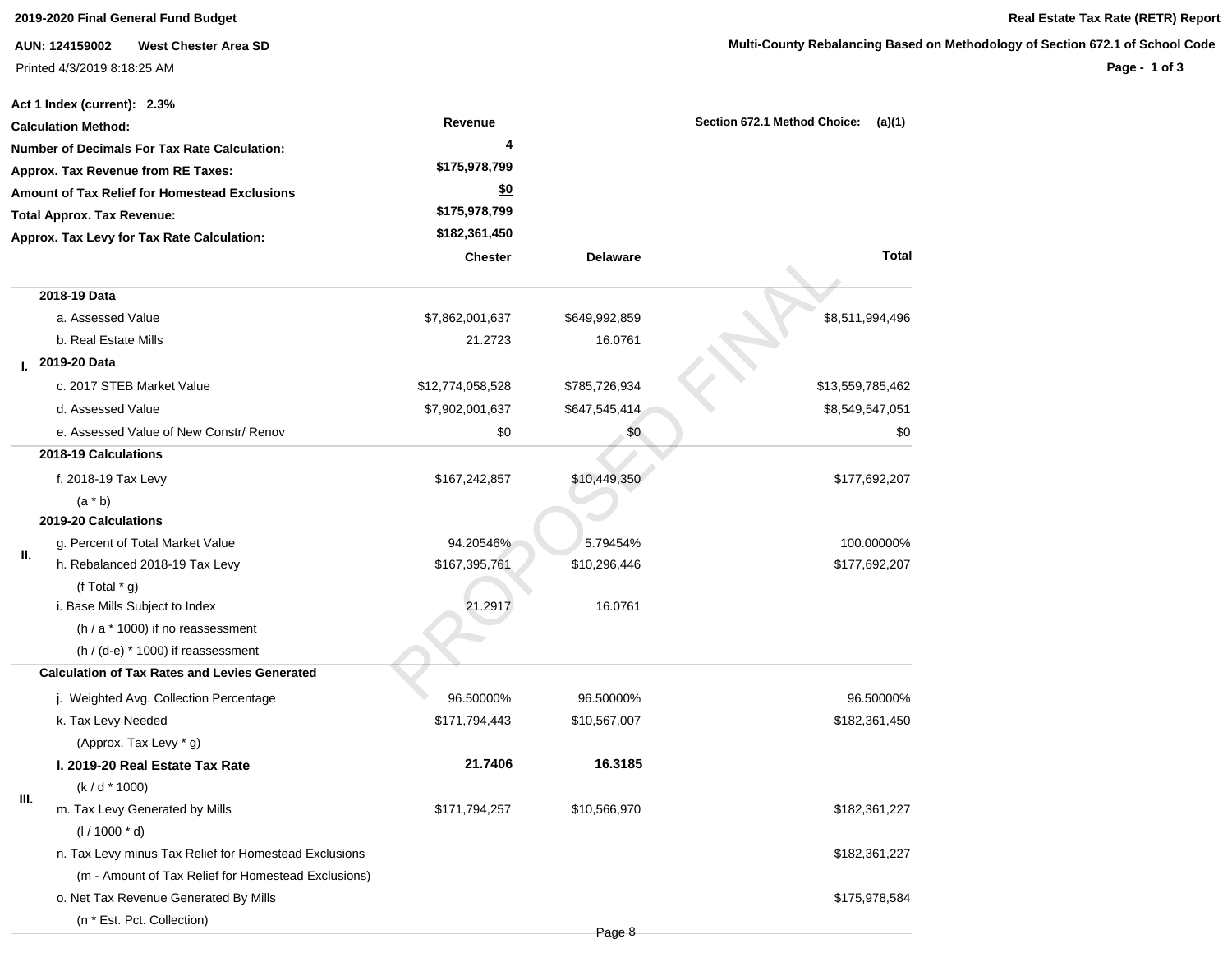|     | 2019-2020 Final General Fund Budget                 |               |                 |                                        | Real Estate Tax Rate (RETR) Report                                            |
|-----|-----------------------------------------------------|---------------|-----------------|----------------------------------------|-------------------------------------------------------------------------------|
|     | <b>West Chester Area SD</b><br>AUN: 124159002       |               |                 |                                        | Multi-County Rebalancing Based on Methodology of Section 672.1 of School Code |
|     | Printed 4/3/2019 8:18:25 AM                         |               |                 |                                        | Page - 2 of 3                                                                 |
|     | Act 1 Index (current): 2.3%                         |               |                 |                                        |                                                                               |
|     | <b>Calculation Method:</b>                          | Revenue       |                 | Section 672.1 Method Choice:<br>(a)(1) |                                                                               |
|     | <b>Number of Decimals For Tax Rate Calculation:</b> | 4             |                 |                                        |                                                                               |
|     | Approx. Tax Revenue from RE Taxes:                  | \$175,978,799 |                 |                                        |                                                                               |
|     | Amount of Tax Relief for Homestead Exclusions       | \$0           |                 |                                        |                                                                               |
|     | <b>Total Approx. Tax Revenue:</b>                   | \$175,978,799 |                 |                                        |                                                                               |
|     | Approx. Tax Levy for Tax Rate Calculation:          | \$182,361,450 |                 |                                        |                                                                               |
|     |                                                     | Chester       | <b>Delaware</b> | <b>Total</b>                           |                                                                               |
|     | <b>Index Maximums</b>                               |               |                 |                                        |                                                                               |
|     | p. Maximum Mills Based On Index                     | 21.7814       | 16.4458         |                                        |                                                                               |
|     | $(i * (1 + Index))$                                 |               |                 |                                        |                                                                               |
|     | q. Mills In Excess of Index                         | 0.0000        | 0.0000          |                                        |                                                                               |
|     | $(if (l > p), (l - p))$                             |               |                 |                                        |                                                                               |
|     | r. Maximum Tax Levy Based On Index                  | \$172,116,658 | \$10,649,402    | \$182,766,060                          |                                                                               |
| IV. | $(p / 1000 * d)$                                    |               |                 |                                        |                                                                               |
|     | s. Millage Rate within Index?                       | Yes           | Yes             |                                        |                                                                               |
|     | $($ If I > $p$ Then No)                             |               |                 |                                        |                                                                               |
|     | t. Tax Levy In Excess of Index                      | \$0           |                 | \$0                                    |                                                                               |
|     | $(if (m > r), (m - r))$                             |               |                 |                                        |                                                                               |
|     | u.Tax Revenue In Excess of Index                    | \$0           | \$0             | \$0                                    |                                                                               |
|     | (t * Est. Pct. Collection)                          |               |                 |                                        |                                                                               |
|     |                                                     |               |                 |                                        |                                                                               |
|     | <b>Information Related to Property Tax Relief</b>   |               |                 |                                        |                                                                               |
| V.  | Assessed Value Exclusion per Homestead              | \$0.00        | \$0.00          |                                        |                                                                               |
|     | Number of Homestead/Farmstead Properties            |               |                 |                                        |                                                                               |
|     | Median Assessed Value of Homestead Properties       |               |                 | \$1                                    |                                                                               |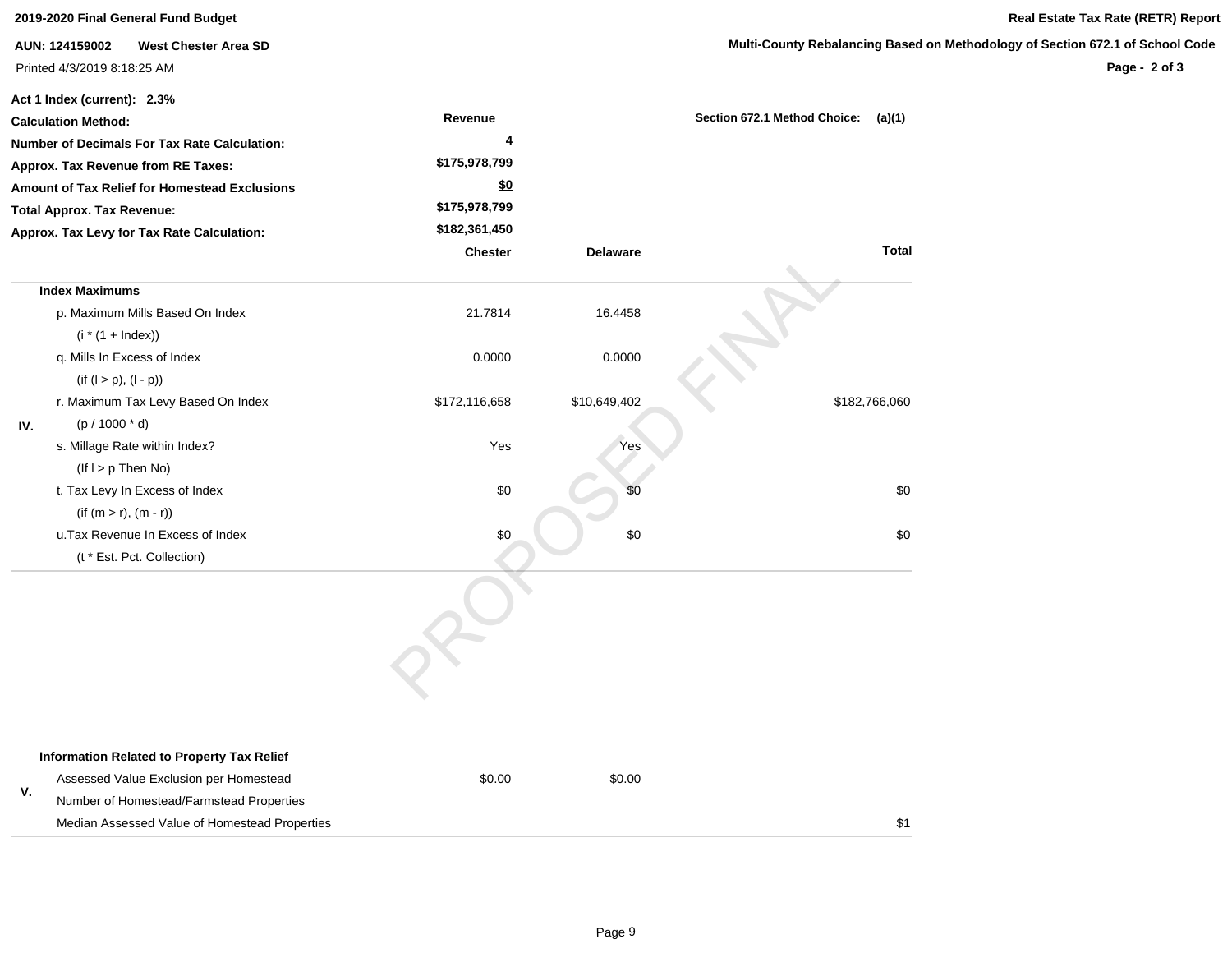| 2019-2020 Final General Fund Budget                                               |                |                 | Real Estate Tax Rate (RETR) Report                                            |               |  |  |
|-----------------------------------------------------------------------------------|----------------|-----------------|-------------------------------------------------------------------------------|---------------|--|--|
| AUN: 124159002<br><b>West Chester Area SD</b><br>Printed 4/3/2019 8:18:25 AM      |                |                 | Multi-County Rebalancing Based on Methodology of Section 672.1 of School Code | Page - 3 of 3 |  |  |
|                                                                                   |                |                 |                                                                               |               |  |  |
| Act 1 Index (current): 2.3%<br><b>Calculation Method:</b>                         | Revenue        |                 | Section 672.1 Method Choice: (a)(1)                                           |               |  |  |
| <b>Number of Decimals For Tax Rate Calculation:</b>                               | 4              |                 |                                                                               |               |  |  |
| Approx. Tax Revenue from RE Taxes:                                                | \$175,978,799  |                 |                                                                               |               |  |  |
| Amount of Tax Relief for Homestead Exclusions                                     | \$0            |                 |                                                                               |               |  |  |
| <b>Total Approx. Tax Revenue:</b>                                                 | \$175,978,799  |                 |                                                                               |               |  |  |
| Approx. Tax Levy for Tax Rate Calculation:                                        | \$182,361,450  |                 |                                                                               |               |  |  |
|                                                                                   | <b>Chester</b> | <b>Delaware</b> | <b>Total</b>                                                                  |               |  |  |
|                                                                                   |                |                 |                                                                               |               |  |  |
|                                                                                   |                |                 |                                                                               |               |  |  |
| State Property Tax Reduction Allocation used for: Homestead Exclusions            |                |                 | Lowering RE Tax Rate                                                          | \$0           |  |  |
| Prior Year State Property Tax Reduction Allocation used for: Homestead Exclusions |                |                 |                                                                               |               |  |  |
| Amount of Tax Relief from State/Local Sources                                     |                |                 |                                                                               | \$0           |  |  |
|                                                                                   |                |                 |                                                                               |               |  |  |
|                                                                                   |                |                 |                                                                               |               |  |  |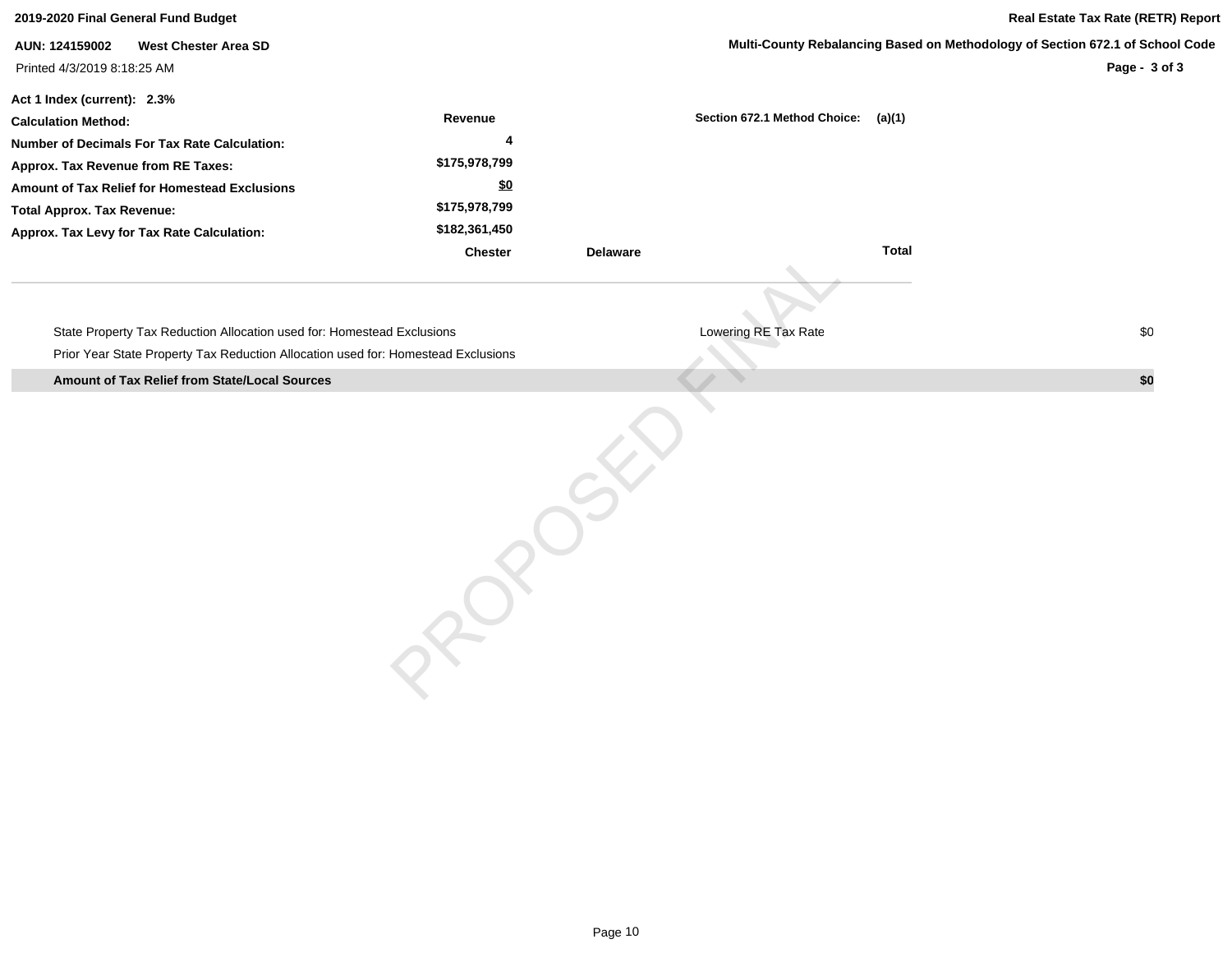## **LEA : 124159002 West Chester Area SD** Printed 4/3/2019 8:18:26 AM

# **2019-2020 Final General Fund Budget Local Education Agency Tax Data REAL ESTATE, PER CAPITA (SEC. 679), EIT/PIT (ACT 1), LOCAL ENABLING (ACT 511)**

**Page - 1 of 1**

## **CODE**

| 6111     | <b>Current Real Estate Taxes</b>                           |                          |                             | Amount of Tax Relief for                  |       | <b>Tax Levy Minus Homestead</b> |               |                          |                | Net Tax Revenue           |
|----------|------------------------------------------------------------|--------------------------|-----------------------------|-------------------------------------------|-------|---------------------------------|---------------|--------------------------|----------------|---------------------------|
|          | County Name Taxable Assessed Value                         | <b>Real Estate Mills</b> | Tax Levy Generated by Mills | <b>Homestead Exclusions</b>               |       | Exclusions                      |               | <b>Percent Collected</b> |                | <b>Generated By Mills</b> |
| Chester  | 7,902,001,637                                              | 21.7406                  | 171,794,257                 |                                           |       |                                 |               |                          | 96.50000%      |                           |
| Delaware | 647,545,414                                                | 16.3185                  | 10,566,970                  |                                           |       |                                 |               |                          | 96.50000%      |                           |
| Totals:  | 8,549,547,051                                              |                          | 182,361,227 -               |                                           | $0 =$ |                                 | 182,361,227 X |                          | $96.50000\% =$ | 175,978,584               |
|          |                                                            |                          |                             | Rate                                      |       |                                 |               |                          |                | <b>Estimated Revenue</b>  |
| 6120     | Current Per Capita Taxes, Section 679                      |                          |                             | \$0.00                                    |       |                                 |               |                          |                |                           |
| 6140     | Current Act 511 Taxes - Flat Rate Assessments              |                          |                             | Rate                                      |       | Add'l Rate (if appl.)           |               | <b>Tax Levy</b>          |                | <b>Estimated Revenue</b>  |
| 6141     | Current Act 511 Per Capita Taxes                           |                          |                             | \$0.00                                    |       | \$0.00                          |               | $\Omega$                 |                |                           |
| 6142     | Current Act 511 Occupation Taxes - Flat Rate               |                          |                             | \$0.00                                    |       | \$0.00                          |               |                          |                |                           |
| 6143     | <b>Current Act 511 Local Services Taxes</b>                |                          |                             | \$0.00                                    |       | \$0.00                          |               |                          |                |                           |
| 6144     | <b>Current Act 511 Trailer Taxes</b>                       |                          |                             | \$0.00                                    |       | \$0.00                          |               | $\Omega$                 |                |                           |
| 6145     | Current Act 511 Business Privilege Taxes - Flat Rate       |                          |                             | \$0.00                                    |       | \$0.00                          |               |                          |                |                           |
| 6146     | Current Act 511 Mechanical Device Taxes - Flat Rate        |                          |                             | \$0.00                                    |       | \$0.00                          |               | U                        |                |                           |
| 6149     | Current Act 511 Taxes, Other Flat Rate Assessments         |                          |                             | \$0.00                                    |       | \$0.00                          |               | $\Omega$                 |                |                           |
|          | <b>Total Current Act 511 Taxes - Flat Rate Assessments</b> |                          |                             |                                           |       |                                 |               | $\mathbf{0}$             |                |                           |
| 6150     | Current Act 511 Taxes - Proportional Assessments           |                          |                             | Rate                                      |       | Add'l Rate (if appl.)           |               | <b>Tax Levy</b>          |                | <b>Estimated Revenue</b>  |
| 6151     | Current Act 511 Earned Income Taxes                        |                          |                             | 0.500%                                    |       | 0.000%                          |               | 21,766,946               |                | 21,766,946                |
| 6152     | Current Act 511 Occupation Taxes                           |                          |                             | 0.000                                     |       | 0.000                           |               |                          |                |                           |
| 6153     | <b>Current Act 511 Real Estate Transfer Taxes</b>          |                          |                             | 0.500%                                    |       | 0.000%                          |               | 4,394,531                |                | 4,394,531                 |
| 6154     | <b>Current Act 511 Amusement Taxes</b>                     |                          |                             | 0.000%                                    |       | 0.000%                          |               | $\Omega$                 |                |                           |
| 6155     | Current Act 511 Business Privilege Taxes                   |                          |                             | 0.000                                     |       | 0.000                           |               |                          |                |                           |
| 6156     | Current Act 511 Mechanical Device Taxes - Percentage       |                          |                             | 0.000%                                    |       | 0.000%                          |               |                          |                |                           |
| 6157     | <b>Current Act 511 Mercantile Taxes</b>                    |                          |                             | 0.000                                     |       | 0.000                           |               | $\Omega$                 |                |                           |
| 6159     | Current Act 511 Taxes, Other Proportional Assessments      |                          |                             | $\mathbf 0$                               |       | $\pmb{0}$                       |               | $\Omega$                 |                |                           |
|          | Total Current Act 511 Taxes - Proportional Assessments     |                          |                             |                                           |       |                                 |               | 26, 161, 477             |                | 26, 161, 477              |
|          | <b>Total Act 511, Current Taxes</b>                        |                          |                             |                                           |       |                                 |               |                          |                | 26, 161, 477              |
|          |                                                            |                          |                             | <b>Act 511 Tax Limit</b><br>$\rightarrow$ |       | 13,559,785,462 X                |               | 12                       |                | 162,717,426               |
|          |                                                            |                          |                             |                                           |       | <b>Market Value</b>             |               | <b>Mills</b>             |                | (511 Limit)               |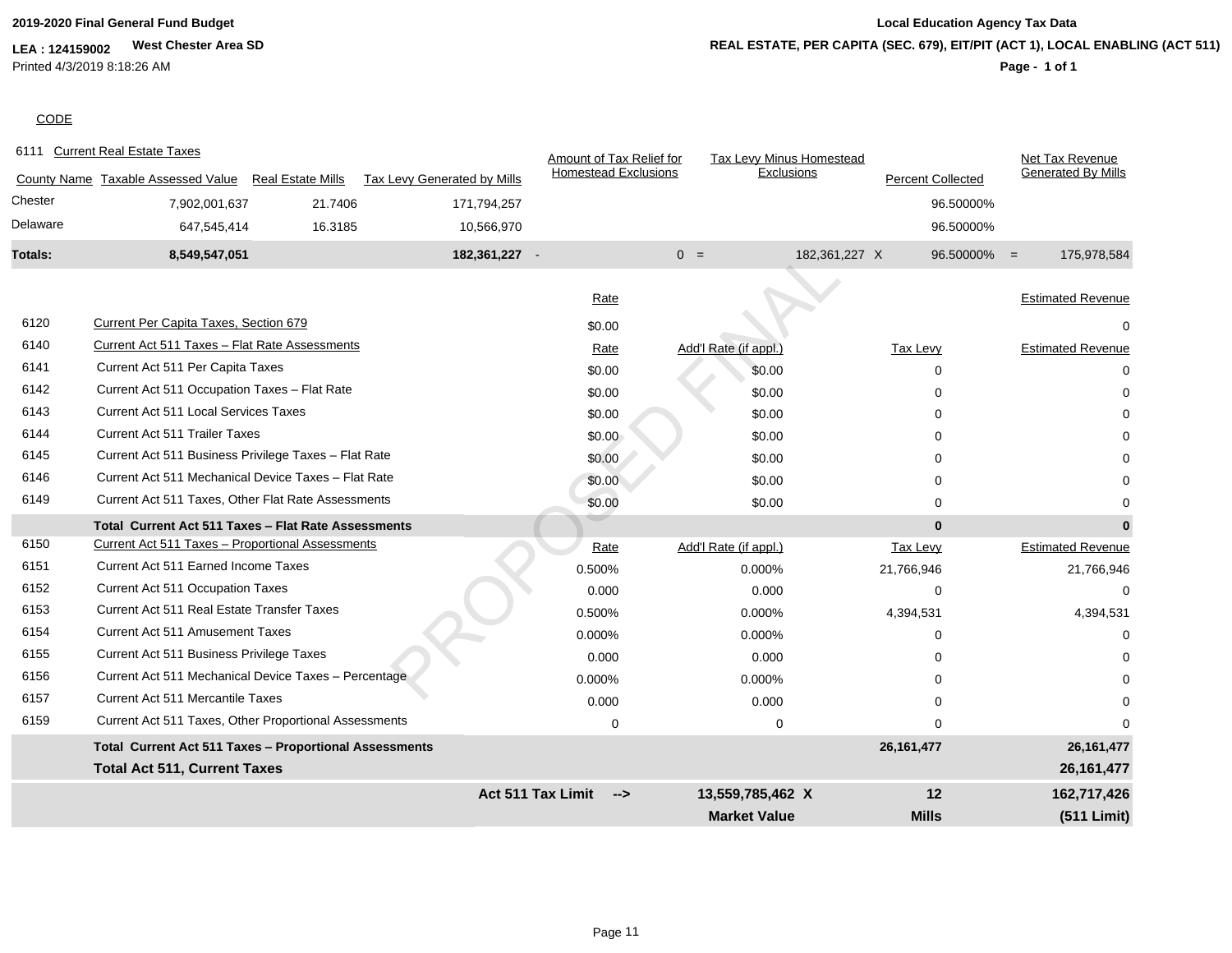**Page - 1 of 1**

| Tax          |                                                         | Tax Rate Charged in:    |         | <b>Percent</b>    | Less than            |       | <b>Additional Tax Rate</b><br>Charged in: |         | Percent           | Less than            |
|--------------|---------------------------------------------------------|-------------------------|---------|-------------------|----------------------|-------|-------------------------------------------|---------|-------------------|----------------------|
| Functio<br>n | <b>Description</b>                                      | 2018-19<br>(Rebalanced) | 2019-20 | Change in<br>Rate | or equal to<br>Index | Index | 2018-19<br>(Rebalanced)                   | 2019-20 | Change in<br>Rate | or equal to<br>Index |
| 6111         | <b>Current Real Estate Taxes</b>                        |                         |         |                   |                      |       |                                           |         |                   |                      |
|              | Chester                                                 | 21.2917                 | 21.7406 | 2.11%             | Yes                  | 2.3%  |                                           |         |                   |                      |
|              | Delaware                                                | 16.0761                 | 16.3185 | 1.51%             | Yes                  | 2.3%  |                                           |         |                   |                      |
|              | <b>Current Act 511 Taxes - Proportional Assessments</b> |                         |         |                   |                      |       |                                           |         |                   |                      |
| 6151         | Current Act 511 Earned Income Taxes                     | 0.500%                  | 0.500%  | $0.00\%$          | Yes                  | 2.3%  |                                           |         |                   |                      |
| 6153         | Current Act 511 Real Estate Transfer Taxes              | 0.500%                  | 0.500%  | $0.00\%$          | Yes                  | 2.3%  |                                           |         |                   |                      |

0.500% 0.500% 0.00% Yes<br>
0.500% 0.600% Yes<br>
2.3%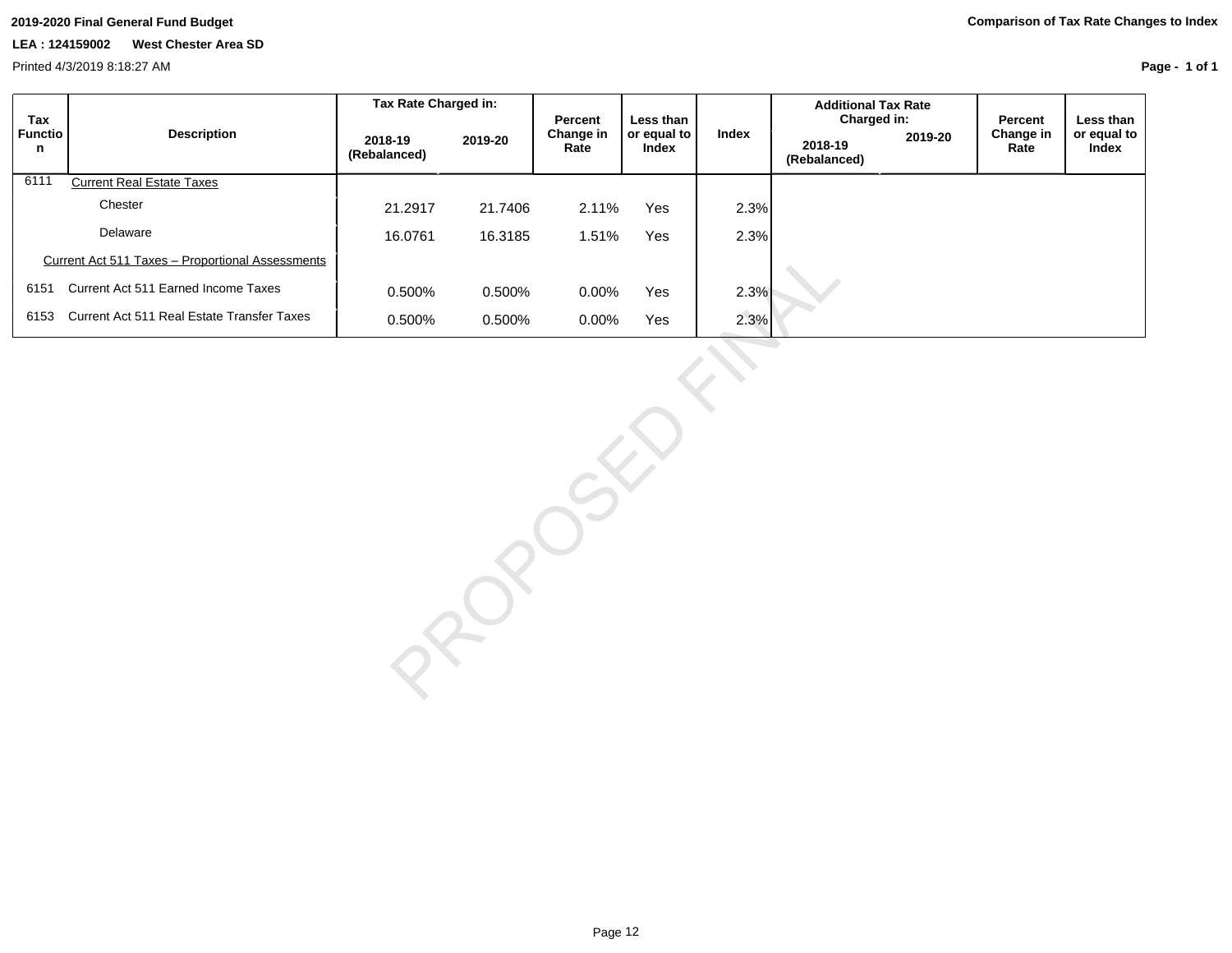## **LEA : 124159002 West Chester Area SD**

### Printed 4/3/2019 8:18:28 AM

| Printed 4/3/2019 8:18:28 AM                                                                                                                                                                                                                                                                                                                                                                  | Page - 1 of 1                                                                                                      |
|----------------------------------------------------------------------------------------------------------------------------------------------------------------------------------------------------------------------------------------------------------------------------------------------------------------------------------------------------------------------------------------------|--------------------------------------------------------------------------------------------------------------------|
| <b>Description</b>                                                                                                                                                                                                                                                                                                                                                                           | <b>Amount</b>                                                                                                      |
| 1000 Instruction                                                                                                                                                                                                                                                                                                                                                                             |                                                                                                                    |
| 1100 Regular Programs - Elementary / Secondary<br>1200 Special Programs - Elementary / Secondary<br>1300 Vocational Education<br>1400 Other Instructional Programs - Elementary / Secondary<br>1500 Nonpublic School Programs                                                                                                                                                                | 99,679,539<br>41,488,839<br>6,320,537<br>823,503<br>51,860                                                         |
| <b>Total Instruction</b>                                                                                                                                                                                                                                                                                                                                                                     | \$148,364,278                                                                                                      |
| 2000 Support Services<br>2100 Support Services - Students<br>2200 Support Services - Instructional Staff<br>2300 Support Services - Administration<br>2400 Support Services - Pupil Health<br>2500 Support Services - Business<br>2600 Operation and Maintenance of Plant Services<br>2700 Student Transportation Services<br>2800 Support Services - Central<br>2900 Other Support Services | 9,796,951<br>6,397,377<br>12,822,325<br>2,336,781<br>2,034,220<br>18,552,518<br>14,164,818<br>3,936,404<br>226,867 |
| <b>Total Support Services</b>                                                                                                                                                                                                                                                                                                                                                                | \$70,268,261                                                                                                       |
| 3000 Operation of Non-Instructional Services<br>3200 Student Activities<br>3300 Community Services                                                                                                                                                                                                                                                                                           | 5,498,179<br>145,000                                                                                               |
| <b>Total Operation of Non-Instructional Services</b>                                                                                                                                                                                                                                                                                                                                         | \$5,643,179                                                                                                        |
| 5000 Other Expenditures and Financing Uses<br>5100 Debt Service / Other Expenditures and Financing Uses<br>5200 Interfund Transfers - Out<br>5900 Budgetary Reserve                                                                                                                                                                                                                          | 26,555,503<br>5,451,612<br>6,061,790                                                                               |
| <b>Total Other Expenditures and Financing Uses</b>                                                                                                                                                                                                                                                                                                                                           | \$38,068,905                                                                                                       |
| <b>Total Estimated Expenditures and Other Financing Uses</b>                                                                                                                                                                                                                                                                                                                                 | \$262,344,623                                                                                                      |
|                                                                                                                                                                                                                                                                                                                                                                                              |                                                                                                                    |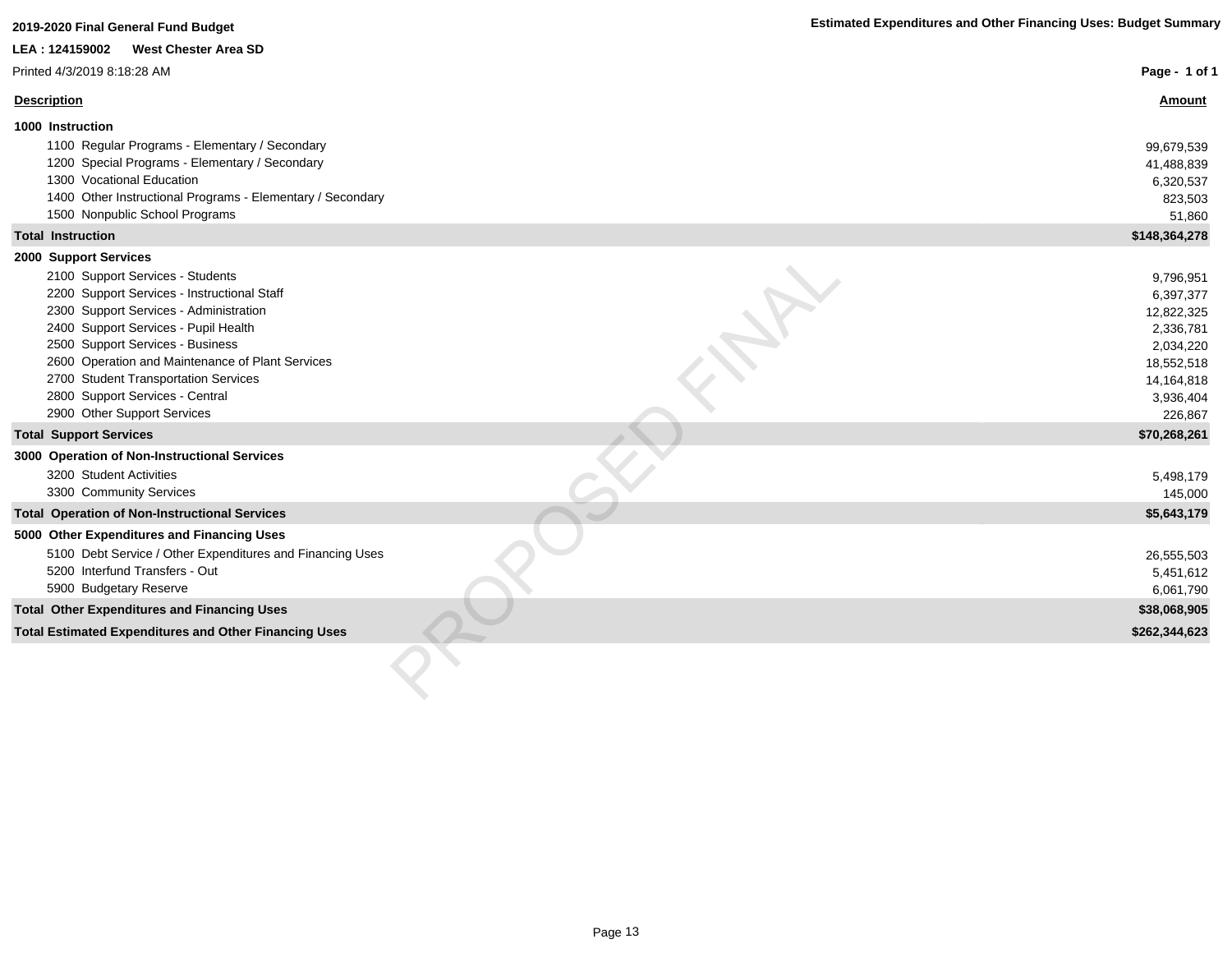|  |  |  | <b>Estimated Expenditures and Other Financing Uses: Detail</b> |
|--|--|--|----------------------------------------------------------------|
|--|--|--|----------------------------------------------------------------|

| <b>West Chester Area SD</b><br>LEA: 124159002                   |                      |
|-----------------------------------------------------------------|----------------------|
| Printed 4/3/2019 8:18:28 AM                                     | Page - 1 of 4        |
| <b>Description</b>                                              | <b>Amount</b>        |
| 1000 Instruction                                                |                      |
| 1100 Regular Programs - Elementary / Secondary                  |                      |
| 100 Personnel Services - Salaries                               | 54,048,591           |
| 200 Personnel Services - Employee Benefits                      | 34,273,056           |
| 300 Purchased Professional and Technical Services               | 2,349,811            |
| 400 Purchased Property Services                                 | 301,862              |
| 500 Other Purchased Services<br>600 Supplies                    | 5,423,015            |
| 700 Property                                                    | 3,086,420<br>143,045 |
| 800 Other Objects                                               | 53,739               |
| Total Regular Programs - Elementary / Secondary                 | \$99,679,539         |
| 1200 Special Programs - Elementary / Secondary                  |                      |
| 100 Personnel Services - Salaries                               | 12,260,086           |
| 200 Personnel Services - Employee Benefits                      | 7,756,031            |
| 300 Purchased Professional and Technical Services               | 14,453,989           |
| 400 Purchased Property Services                                 | 5,109                |
| 500 Other Purchased Services                                    | 6,735,145            |
| 600 Supplies<br>700 Property                                    | 258,084<br>800       |
| 800 Other Objects                                               | 19,595               |
| <b>Total Special Programs - Elementary / Secondary</b>          | \$41,488,839         |
| 1300 Vocational Education                                       |                      |
| 100 Personnel Services - Salaries                               | 2,193,440            |
| 200 Personnel Services - Employee Benefits                      | 1,402,484            |
| 300 Purchased Professional and Technical Services               | 8,700                |
| 400 Purchased Property Services                                 | 1,976                |
| 500 Other Purchased Services                                    | 2,579,276            |
| 600 Supplies<br>700 Property                                    | 116,756<br>15,000    |
| 800 Other Objects                                               | 2,905                |
| <b>Total Vocational Education</b>                               | \$6,320,537          |
| 1400 Other Instructional Programs - Elementary / Secondary      |                      |
| 100 Personnel Services - Salaries                               | 40,000               |
| 200 Personnel Services - Employee Benefits                      | 16,584               |
| 300 Purchased Professional and Technical Services               | 633,469              |
| 400 Purchased Property Services<br>500 Other Purchased Services | 71,050               |
| 600 Supplies                                                    | 61,600               |
| Total Other Instructional Programs - Elementary / Secondary     | 800<br>\$823,503     |
| 1500 Nonpublic School Programs                                  |                      |
| 300 Purchased Professional and Technical Services               | 51,860               |
| <b>Total Nonpublic School Programs</b>                          | \$51,860             |
| <b>Total Instruction</b>                                        | \$148,364,278        |
| 2000 Support Services                                           |                      |

**2019-2020 Final General Fund Budget**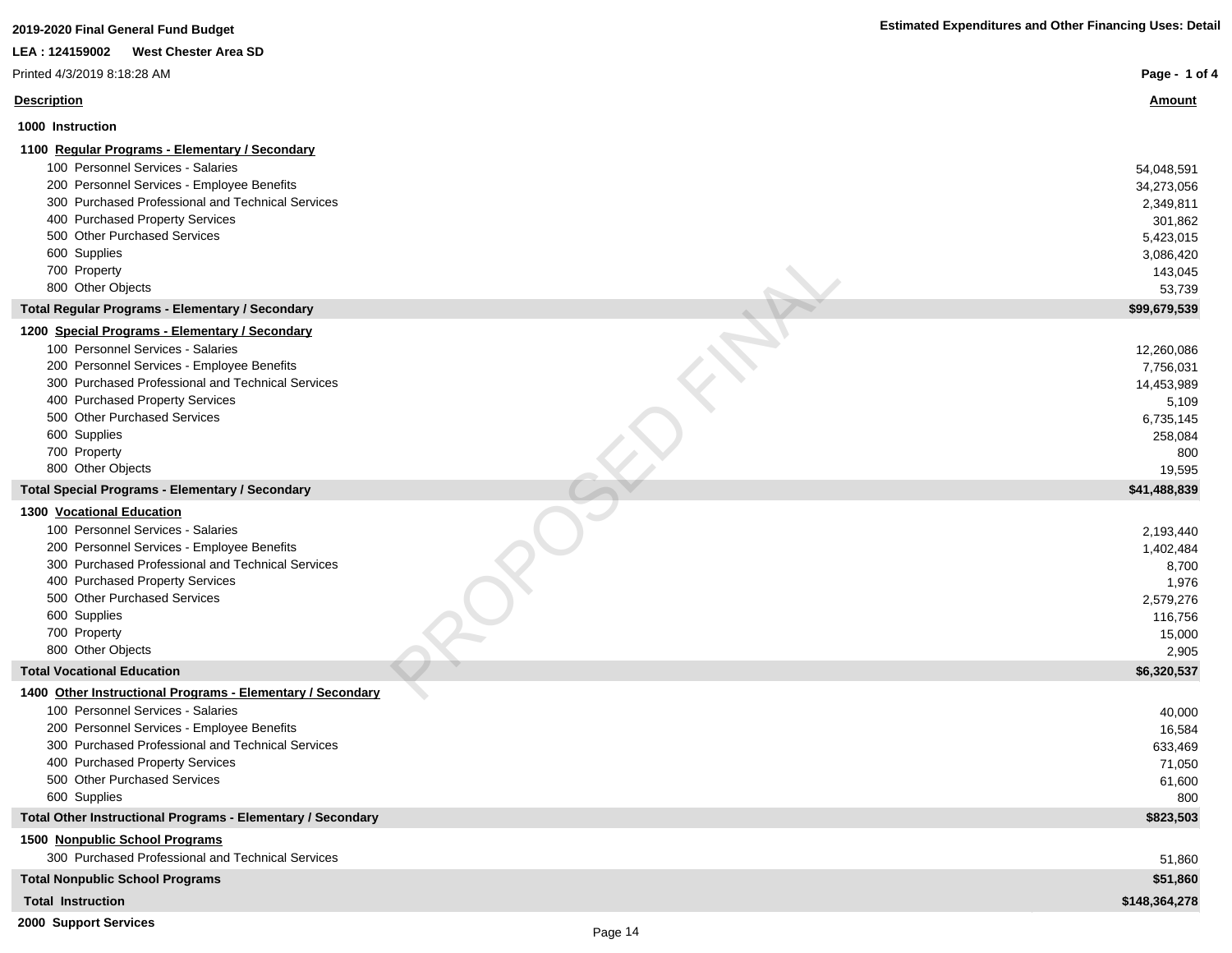## **LEA : 124159002 West Chester Area SD**

| Printed 4/3/2019 8:18:28 AM                                                                                                                                                                                                                                                                            | Page - 2 of 4                                                                        |
|--------------------------------------------------------------------------------------------------------------------------------------------------------------------------------------------------------------------------------------------------------------------------------------------------------|--------------------------------------------------------------------------------------|
| <b>Description</b>                                                                                                                                                                                                                                                                                     | <b>Amount</b>                                                                        |
| 2100 Support Services - Students                                                                                                                                                                                                                                                                       |                                                                                      |
| 100 Personnel Services - Salaries<br>200 Personnel Services - Employee Benefits<br>300 Purchased Professional and Technical Services<br>500 Other Purchased Services<br>600 Supplies<br>700 Property<br>800 Other Objects                                                                              | 5,784,571<br>3,673,659<br>176,769<br>59,320<br>95,300<br>500<br>6,832                |
| <b>Total Support Services - Students</b>                                                                                                                                                                                                                                                               | \$9,796,951                                                                          |
| 2200 Support Services - Instructional Staff                                                                                                                                                                                                                                                            |                                                                                      |
| 100 Personnel Services - Salaries<br>200 Personnel Services - Employee Benefits<br>300 Purchased Professional and Technical Services<br>400 Purchased Property Services<br>500 Other Purchased Services<br>600 Supplies<br>700 Property<br>800 Other Objects                                           | 3,170,727<br>2,597,840<br>305,372<br>3,114<br>52,902<br>251,602<br>7,700<br>8,120    |
| <b>Total Support Services - Instructional Staff</b>                                                                                                                                                                                                                                                    | \$6,397,377                                                                          |
| 2300 Support Services - Administration<br>100 Personnel Services - Salaries<br>200 Personnel Services - Employee Benefits<br>300 Purchased Professional and Technical Services<br>400 Purchased Property Services<br>500 Other Purchased Services<br>600 Supplies<br>700 Property<br>800 Other Objects | 6,752,967<br>4,312,081<br>1,308,857<br>33,425<br>223,598<br>135,607<br>900<br>54,890 |
| <b>Total Support Services - Administration</b>                                                                                                                                                                                                                                                         | \$12,822,325                                                                         |
| 2400 Support Services - Pupil Health<br>100 Personnel Services - Salaries<br>200 Personnel Services - Employee Benefits<br>300 Purchased Professional and Technical Services<br>400 Purchased Property Services<br>500 Other Purchased Services<br>600 Supplies<br>700 Property<br>800 Other Objects   | 1,396,722<br>887,577<br>12,075<br>2,675<br>5,800<br>30,927<br>300<br>705             |
| <b>Total Support Services - Pupil Health</b>                                                                                                                                                                                                                                                           | \$2,336,781                                                                          |
| 2500 Support Services - Business<br>100 Personnel Services - Salaries<br>200 Personnel Services - Employee Benefits<br>300 Purchased Professional and Technical Services<br>400 Purchased Property Services<br>500 Other Purchased Services                                                            | 1,152,909<br>736,756<br>46,350<br>8,604<br>18,680                                    |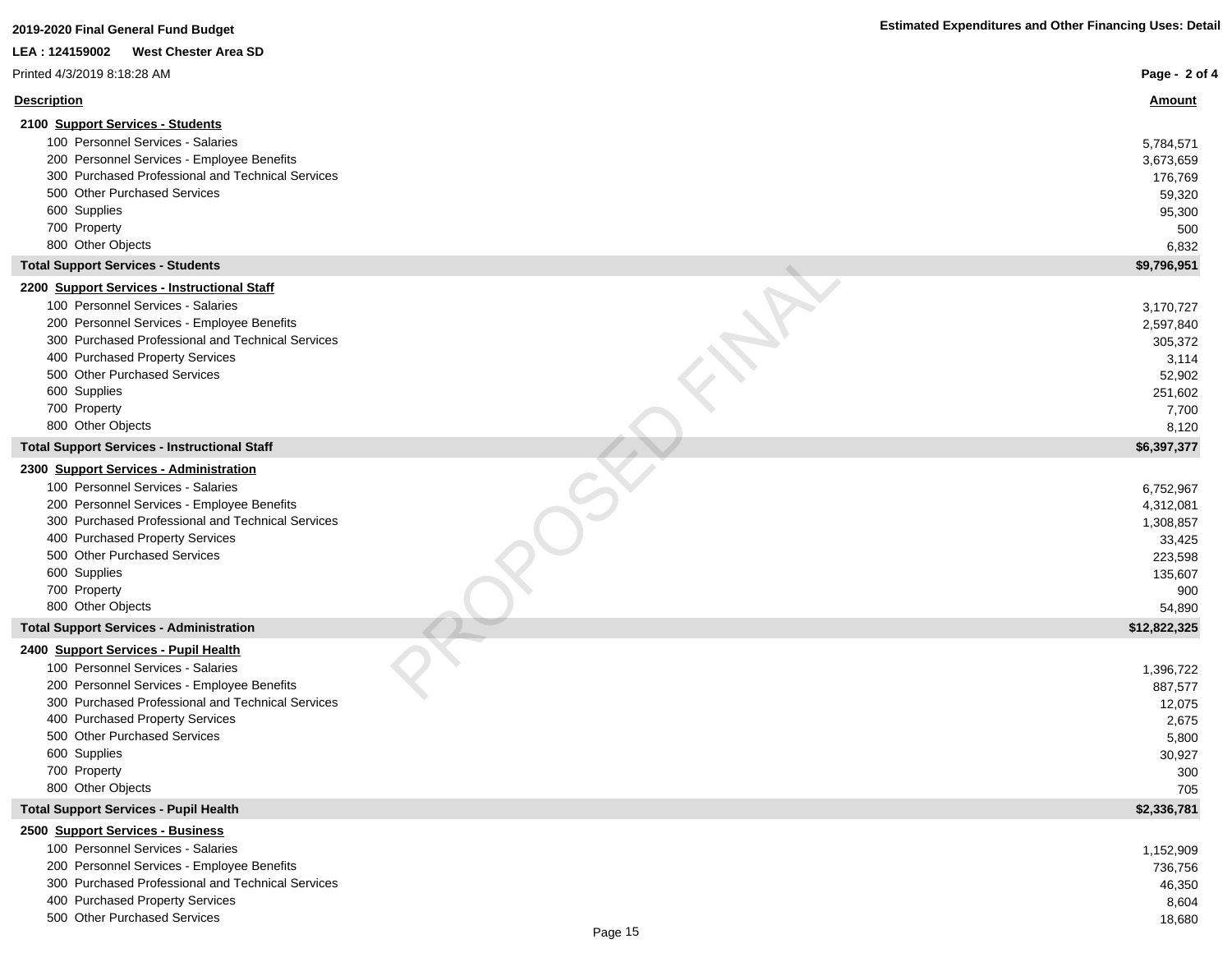| <b>West Chester Area SD</b><br>LEA: 124159002<br>Printed 4/3/2019 8:18:28 AM<br>Page - 3 of 4<br><b>Description</b><br><u>Amount</u><br>600 Supplies<br>34,750<br>800 Other Objects<br>36,171<br>\$2,034,220<br><b>Total Support Services - Business</b><br>2600 Operation and Maintenance of Plant Services<br>100 Personnel Services - Salaries<br>7,761,259<br>200 Personnel Services - Employee Benefits<br>4,940,524<br>300 Purchased Professional and Technical Services<br>85,435<br>400 Purchased Property Services<br>3,234,100<br>500 Other Purchased Services<br>596,900<br>600 Supplies<br>1,647,800<br>700 Property<br>271,000<br>800 Other Objects<br>15,500<br>\$18,552,518<br><b>Total Operation and Maintenance of Plant Services</b><br>2700 Student Transportation Services<br>100 Personnel Services - Salaries<br>235,004<br>200 Personnel Services - Employee Benefits<br>149,253<br>300 Purchased Professional and Technical Services<br>5,000<br>400 Purchased Property Services<br>3,000<br>500 Other Purchased Services<br>13,737,561<br>600 Supplies<br>33,400<br>800 Other Objects<br>1,600<br><b>Total Student Transportation Services</b><br>\$14,164,818<br>2800 Support Services - Central<br>100 Personnel Services - Salaries<br>1,907,065<br>200 Personnel Services - Employee Benefits<br>1,217,104<br>300 Purchased Professional and Technical Services<br>162,990<br>400 Purchased Property Services<br>248,650<br>500 Other Purchased Services<br>33,860<br>600 Supplies<br>328,040<br>800 Other Objects<br>38,695<br>\$3,936,404<br><b>Total Support Services - Central</b><br>2900 Other Support Services<br>500 Other Purchased Services<br>126,867<br>800 Other Objects<br>100,000<br><b>Total Other Support Services</b><br>\$226,867<br><b>Total Support Services</b><br>\$70,268,261<br>3000 Operation of Non-Instructional Services<br>3200 Student Activities<br>100 Personnel Services - Salaries<br>2,920,892<br>200 Personnel Services - Employee Benefits<br>1,350,489<br>300 Purchased Professional and Technical Services<br>348,949<br>400 Purchased Property Services<br>143,204 | 2019-2020 Final General Fund Budget | <b>Estimated Expenditures and Other Financing Uses: Detail</b> |
|------------------------------------------------------------------------------------------------------------------------------------------------------------------------------------------------------------------------------------------------------------------------------------------------------------------------------------------------------------------------------------------------------------------------------------------------------------------------------------------------------------------------------------------------------------------------------------------------------------------------------------------------------------------------------------------------------------------------------------------------------------------------------------------------------------------------------------------------------------------------------------------------------------------------------------------------------------------------------------------------------------------------------------------------------------------------------------------------------------------------------------------------------------------------------------------------------------------------------------------------------------------------------------------------------------------------------------------------------------------------------------------------------------------------------------------------------------------------------------------------------------------------------------------------------------------------------------------------------------------------------------------------------------------------------------------------------------------------------------------------------------------------------------------------------------------------------------------------------------------------------------------------------------------------------------------------------------------------------------------------------------------------------------------------------------------------------------------------------------------------------------------|-------------------------------------|----------------------------------------------------------------|
|                                                                                                                                                                                                                                                                                                                                                                                                                                                                                                                                                                                                                                                                                                                                                                                                                                                                                                                                                                                                                                                                                                                                                                                                                                                                                                                                                                                                                                                                                                                                                                                                                                                                                                                                                                                                                                                                                                                                                                                                                                                                                                                                          |                                     |                                                                |
|                                                                                                                                                                                                                                                                                                                                                                                                                                                                                                                                                                                                                                                                                                                                                                                                                                                                                                                                                                                                                                                                                                                                                                                                                                                                                                                                                                                                                                                                                                                                                                                                                                                                                                                                                                                                                                                                                                                                                                                                                                                                                                                                          |                                     |                                                                |
|                                                                                                                                                                                                                                                                                                                                                                                                                                                                                                                                                                                                                                                                                                                                                                                                                                                                                                                                                                                                                                                                                                                                                                                                                                                                                                                                                                                                                                                                                                                                                                                                                                                                                                                                                                                                                                                                                                                                                                                                                                                                                                                                          |                                     |                                                                |
|                                                                                                                                                                                                                                                                                                                                                                                                                                                                                                                                                                                                                                                                                                                                                                                                                                                                                                                                                                                                                                                                                                                                                                                                                                                                                                                                                                                                                                                                                                                                                                                                                                                                                                                                                                                                                                                                                                                                                                                                                                                                                                                                          |                                     |                                                                |
|                                                                                                                                                                                                                                                                                                                                                                                                                                                                                                                                                                                                                                                                                                                                                                                                                                                                                                                                                                                                                                                                                                                                                                                                                                                                                                                                                                                                                                                                                                                                                                                                                                                                                                                                                                                                                                                                                                                                                                                                                                                                                                                                          |                                     |                                                                |
|                                                                                                                                                                                                                                                                                                                                                                                                                                                                                                                                                                                                                                                                                                                                                                                                                                                                                                                                                                                                                                                                                                                                                                                                                                                                                                                                                                                                                                                                                                                                                                                                                                                                                                                                                                                                                                                                                                                                                                                                                                                                                                                                          |                                     |                                                                |
|                                                                                                                                                                                                                                                                                                                                                                                                                                                                                                                                                                                                                                                                                                                                                                                                                                                                                                                                                                                                                                                                                                                                                                                                                                                                                                                                                                                                                                                                                                                                                                                                                                                                                                                                                                                                                                                                                                                                                                                                                                                                                                                                          |                                     |                                                                |
|                                                                                                                                                                                                                                                                                                                                                                                                                                                                                                                                                                                                                                                                                                                                                                                                                                                                                                                                                                                                                                                                                                                                                                                                                                                                                                                                                                                                                                                                                                                                                                                                                                                                                                                                                                                                                                                                                                                                                                                                                                                                                                                                          |                                     |                                                                |
|                                                                                                                                                                                                                                                                                                                                                                                                                                                                                                                                                                                                                                                                                                                                                                                                                                                                                                                                                                                                                                                                                                                                                                                                                                                                                                                                                                                                                                                                                                                                                                                                                                                                                                                                                                                                                                                                                                                                                                                                                                                                                                                                          |                                     |                                                                |
|                                                                                                                                                                                                                                                                                                                                                                                                                                                                                                                                                                                                                                                                                                                                                                                                                                                                                                                                                                                                                                                                                                                                                                                                                                                                                                                                                                                                                                                                                                                                                                                                                                                                                                                                                                                                                                                                                                                                                                                                                                                                                                                                          |                                     |                                                                |
|                                                                                                                                                                                                                                                                                                                                                                                                                                                                                                                                                                                                                                                                                                                                                                                                                                                                                                                                                                                                                                                                                                                                                                                                                                                                                                                                                                                                                                                                                                                                                                                                                                                                                                                                                                                                                                                                                                                                                                                                                                                                                                                                          |                                     |                                                                |
|                                                                                                                                                                                                                                                                                                                                                                                                                                                                                                                                                                                                                                                                                                                                                                                                                                                                                                                                                                                                                                                                                                                                                                                                                                                                                                                                                                                                                                                                                                                                                                                                                                                                                                                                                                                                                                                                                                                                                                                                                                                                                                                                          |                                     |                                                                |
|                                                                                                                                                                                                                                                                                                                                                                                                                                                                                                                                                                                                                                                                                                                                                                                                                                                                                                                                                                                                                                                                                                                                                                                                                                                                                                                                                                                                                                                                                                                                                                                                                                                                                                                                                                                                                                                                                                                                                                                                                                                                                                                                          |                                     |                                                                |
|                                                                                                                                                                                                                                                                                                                                                                                                                                                                                                                                                                                                                                                                                                                                                                                                                                                                                                                                                                                                                                                                                                                                                                                                                                                                                                                                                                                                                                                                                                                                                                                                                                                                                                                                                                                                                                                                                                                                                                                                                                                                                                                                          |                                     |                                                                |
|                                                                                                                                                                                                                                                                                                                                                                                                                                                                                                                                                                                                                                                                                                                                                                                                                                                                                                                                                                                                                                                                                                                                                                                                                                                                                                                                                                                                                                                                                                                                                                                                                                                                                                                                                                                                                                                                                                                                                                                                                                                                                                                                          |                                     |                                                                |
|                                                                                                                                                                                                                                                                                                                                                                                                                                                                                                                                                                                                                                                                                                                                                                                                                                                                                                                                                                                                                                                                                                                                                                                                                                                                                                                                                                                                                                                                                                                                                                                                                                                                                                                                                                                                                                                                                                                                                                                                                                                                                                                                          |                                     |                                                                |
|                                                                                                                                                                                                                                                                                                                                                                                                                                                                                                                                                                                                                                                                                                                                                                                                                                                                                                                                                                                                                                                                                                                                                                                                                                                                                                                                                                                                                                                                                                                                                                                                                                                                                                                                                                                                                                                                                                                                                                                                                                                                                                                                          |                                     |                                                                |
|                                                                                                                                                                                                                                                                                                                                                                                                                                                                                                                                                                                                                                                                                                                                                                                                                                                                                                                                                                                                                                                                                                                                                                                                                                                                                                                                                                                                                                                                                                                                                                                                                                                                                                                                                                                                                                                                                                                                                                                                                                                                                                                                          |                                     |                                                                |
|                                                                                                                                                                                                                                                                                                                                                                                                                                                                                                                                                                                                                                                                                                                                                                                                                                                                                                                                                                                                                                                                                                                                                                                                                                                                                                                                                                                                                                                                                                                                                                                                                                                                                                                                                                                                                                                                                                                                                                                                                                                                                                                                          |                                     |                                                                |
|                                                                                                                                                                                                                                                                                                                                                                                                                                                                                                                                                                                                                                                                                                                                                                                                                                                                                                                                                                                                                                                                                                                                                                                                                                                                                                                                                                                                                                                                                                                                                                                                                                                                                                                                                                                                                                                                                                                                                                                                                                                                                                                                          |                                     |                                                                |
|                                                                                                                                                                                                                                                                                                                                                                                                                                                                                                                                                                                                                                                                                                                                                                                                                                                                                                                                                                                                                                                                                                                                                                                                                                                                                                                                                                                                                                                                                                                                                                                                                                                                                                                                                                                                                                                                                                                                                                                                                                                                                                                                          |                                     |                                                                |
|                                                                                                                                                                                                                                                                                                                                                                                                                                                                                                                                                                                                                                                                                                                                                                                                                                                                                                                                                                                                                                                                                                                                                                                                                                                                                                                                                                                                                                                                                                                                                                                                                                                                                                                                                                                                                                                                                                                                                                                                                                                                                                                                          |                                     |                                                                |
|                                                                                                                                                                                                                                                                                                                                                                                                                                                                                                                                                                                                                                                                                                                                                                                                                                                                                                                                                                                                                                                                                                                                                                                                                                                                                                                                                                                                                                                                                                                                                                                                                                                                                                                                                                                                                                                                                                                                                                                                                                                                                                                                          |                                     |                                                                |
|                                                                                                                                                                                                                                                                                                                                                                                                                                                                                                                                                                                                                                                                                                                                                                                                                                                                                                                                                                                                                                                                                                                                                                                                                                                                                                                                                                                                                                                                                                                                                                                                                                                                                                                                                                                                                                                                                                                                                                                                                                                                                                                                          |                                     |                                                                |
|                                                                                                                                                                                                                                                                                                                                                                                                                                                                                                                                                                                                                                                                                                                                                                                                                                                                                                                                                                                                                                                                                                                                                                                                                                                                                                                                                                                                                                                                                                                                                                                                                                                                                                                                                                                                                                                                                                                                                                                                                                                                                                                                          |                                     |                                                                |
|                                                                                                                                                                                                                                                                                                                                                                                                                                                                                                                                                                                                                                                                                                                                                                                                                                                                                                                                                                                                                                                                                                                                                                                                                                                                                                                                                                                                                                                                                                                                                                                                                                                                                                                                                                                                                                                                                                                                                                                                                                                                                                                                          |                                     |                                                                |
|                                                                                                                                                                                                                                                                                                                                                                                                                                                                                                                                                                                                                                                                                                                                                                                                                                                                                                                                                                                                                                                                                                                                                                                                                                                                                                                                                                                                                                                                                                                                                                                                                                                                                                                                                                                                                                                                                                                                                                                                                                                                                                                                          |                                     |                                                                |
|                                                                                                                                                                                                                                                                                                                                                                                                                                                                                                                                                                                                                                                                                                                                                                                                                                                                                                                                                                                                                                                                                                                                                                                                                                                                                                                                                                                                                                                                                                                                                                                                                                                                                                                                                                                                                                                                                                                                                                                                                                                                                                                                          |                                     |                                                                |
|                                                                                                                                                                                                                                                                                                                                                                                                                                                                                                                                                                                                                                                                                                                                                                                                                                                                                                                                                                                                                                                                                                                                                                                                                                                                                                                                                                                                                                                                                                                                                                                                                                                                                                                                                                                                                                                                                                                                                                                                                                                                                                                                          |                                     |                                                                |
|                                                                                                                                                                                                                                                                                                                                                                                                                                                                                                                                                                                                                                                                                                                                                                                                                                                                                                                                                                                                                                                                                                                                                                                                                                                                                                                                                                                                                                                                                                                                                                                                                                                                                                                                                                                                                                                                                                                                                                                                                                                                                                                                          |                                     |                                                                |
|                                                                                                                                                                                                                                                                                                                                                                                                                                                                                                                                                                                                                                                                                                                                                                                                                                                                                                                                                                                                                                                                                                                                                                                                                                                                                                                                                                                                                                                                                                                                                                                                                                                                                                                                                                                                                                                                                                                                                                                                                                                                                                                                          |                                     |                                                                |
|                                                                                                                                                                                                                                                                                                                                                                                                                                                                                                                                                                                                                                                                                                                                                                                                                                                                                                                                                                                                                                                                                                                                                                                                                                                                                                                                                                                                                                                                                                                                                                                                                                                                                                                                                                                                                                                                                                                                                                                                                                                                                                                                          |                                     |                                                                |
|                                                                                                                                                                                                                                                                                                                                                                                                                                                                                                                                                                                                                                                                                                                                                                                                                                                                                                                                                                                                                                                                                                                                                                                                                                                                                                                                                                                                                                                                                                                                                                                                                                                                                                                                                                                                                                                                                                                                                                                                                                                                                                                                          |                                     |                                                                |
|                                                                                                                                                                                                                                                                                                                                                                                                                                                                                                                                                                                                                                                                                                                                                                                                                                                                                                                                                                                                                                                                                                                                                                                                                                                                                                                                                                                                                                                                                                                                                                                                                                                                                                                                                                                                                                                                                                                                                                                                                                                                                                                                          |                                     |                                                                |
|                                                                                                                                                                                                                                                                                                                                                                                                                                                                                                                                                                                                                                                                                                                                                                                                                                                                                                                                                                                                                                                                                                                                                                                                                                                                                                                                                                                                                                                                                                                                                                                                                                                                                                                                                                                                                                                                                                                                                                                                                                                                                                                                          |                                     |                                                                |
|                                                                                                                                                                                                                                                                                                                                                                                                                                                                                                                                                                                                                                                                                                                                                                                                                                                                                                                                                                                                                                                                                                                                                                                                                                                                                                                                                                                                                                                                                                                                                                                                                                                                                                                                                                                                                                                                                                                                                                                                                                                                                                                                          |                                     |                                                                |
|                                                                                                                                                                                                                                                                                                                                                                                                                                                                                                                                                                                                                                                                                                                                                                                                                                                                                                                                                                                                                                                                                                                                                                                                                                                                                                                                                                                                                                                                                                                                                                                                                                                                                                                                                                                                                                                                                                                                                                                                                                                                                                                                          |                                     |                                                                |
|                                                                                                                                                                                                                                                                                                                                                                                                                                                                                                                                                                                                                                                                                                                                                                                                                                                                                                                                                                                                                                                                                                                                                                                                                                                                                                                                                                                                                                                                                                                                                                                                                                                                                                                                                                                                                                                                                                                                                                                                                                                                                                                                          |                                     |                                                                |
|                                                                                                                                                                                                                                                                                                                                                                                                                                                                                                                                                                                                                                                                                                                                                                                                                                                                                                                                                                                                                                                                                                                                                                                                                                                                                                                                                                                                                                                                                                                                                                                                                                                                                                                                                                                                                                                                                                                                                                                                                                                                                                                                          |                                     |                                                                |
|                                                                                                                                                                                                                                                                                                                                                                                                                                                                                                                                                                                                                                                                                                                                                                                                                                                                                                                                                                                                                                                                                                                                                                                                                                                                                                                                                                                                                                                                                                                                                                                                                                                                                                                                                                                                                                                                                                                                                                                                                                                                                                                                          |                                     |                                                                |
|                                                                                                                                                                                                                                                                                                                                                                                                                                                                                                                                                                                                                                                                                                                                                                                                                                                                                                                                                                                                                                                                                                                                                                                                                                                                                                                                                                                                                                                                                                                                                                                                                                                                                                                                                                                                                                                                                                                                                                                                                                                                                                                                          |                                     |                                                                |
|                                                                                                                                                                                                                                                                                                                                                                                                                                                                                                                                                                                                                                                                                                                                                                                                                                                                                                                                                                                                                                                                                                                                                                                                                                                                                                                                                                                                                                                                                                                                                                                                                                                                                                                                                                                                                                                                                                                                                                                                                                                                                                                                          |                                     |                                                                |
|                                                                                                                                                                                                                                                                                                                                                                                                                                                                                                                                                                                                                                                                                                                                                                                                                                                                                                                                                                                                                                                                                                                                                                                                                                                                                                                                                                                                                                                                                                                                                                                                                                                                                                                                                                                                                                                                                                                                                                                                                                                                                                                                          | 500 Other Purchased Services        | 417,784                                                        |

600 Supplies 210,040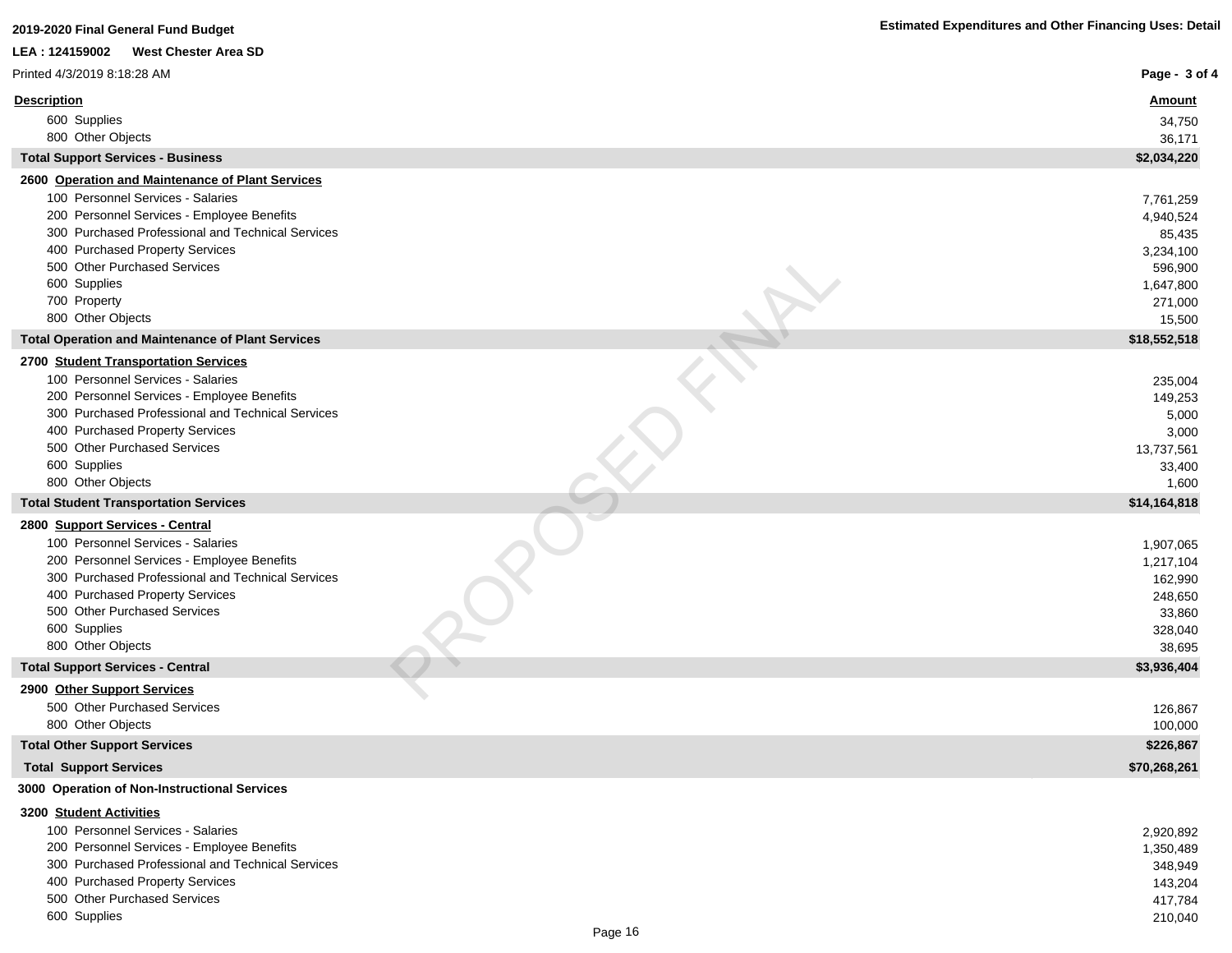| 2019-2020 Final General Fund Budget                                          | <b>Estimated Expenditures and Other Financing Uses: Detail</b> |
|------------------------------------------------------------------------------|----------------------------------------------------------------|
| LEA: 124159002 West Chester Area SD                                          |                                                                |
| Printed 4/3/2019 8:18:28 AM                                                  | Page - 4 of 4                                                  |
| <b>Description</b>                                                           | <b>Amount</b>                                                  |
| 700 Property                                                                 | 18,435                                                         |
| 800 Other Objects                                                            | 88,386                                                         |
| <b>Total Student Activities</b>                                              | \$5,498,179                                                    |
| 3300 Community Services<br>300 Purchased Professional and Technical Services | 145,000                                                        |
| <b>Total Community Services</b>                                              | \$145,000                                                      |
| <b>Total Operation of Non-Instructional Services</b>                         | \$5,643,179                                                    |
| 5000 Other Expenditures and Financing Uses                                   |                                                                |
| 5100 Debt Service / Other Expenditures and Financing Uses                    |                                                                |
| 800 Other Objects                                                            | 10,265,503                                                     |
| 900 Other Uses of Funds                                                      | 16,290,000                                                     |
| Total Debt Service / Other Expenditures and Financing Uses                   | \$26,555,503                                                   |
| 5200 Interfund Transfers - Out                                               |                                                                |
| 900 Other Uses of Funds                                                      | 5,451,612                                                      |
| <b>Total Interfund Transfers - Out</b>                                       | \$5,451,612                                                    |
| 5900 Budgetary Reserve<br>800 Other Objects                                  | 6,061,790                                                      |
| <b>Total Budgetary Reserve</b>                                               | \$6,061,790                                                    |
| <b>Total Other Expenditures and Financing Uses</b>                           | \$38,068,905                                                   |
| <b>TOTAL EXPENDITURES</b>                                                    | \$262,344,623                                                  |
|                                                                              |                                                                |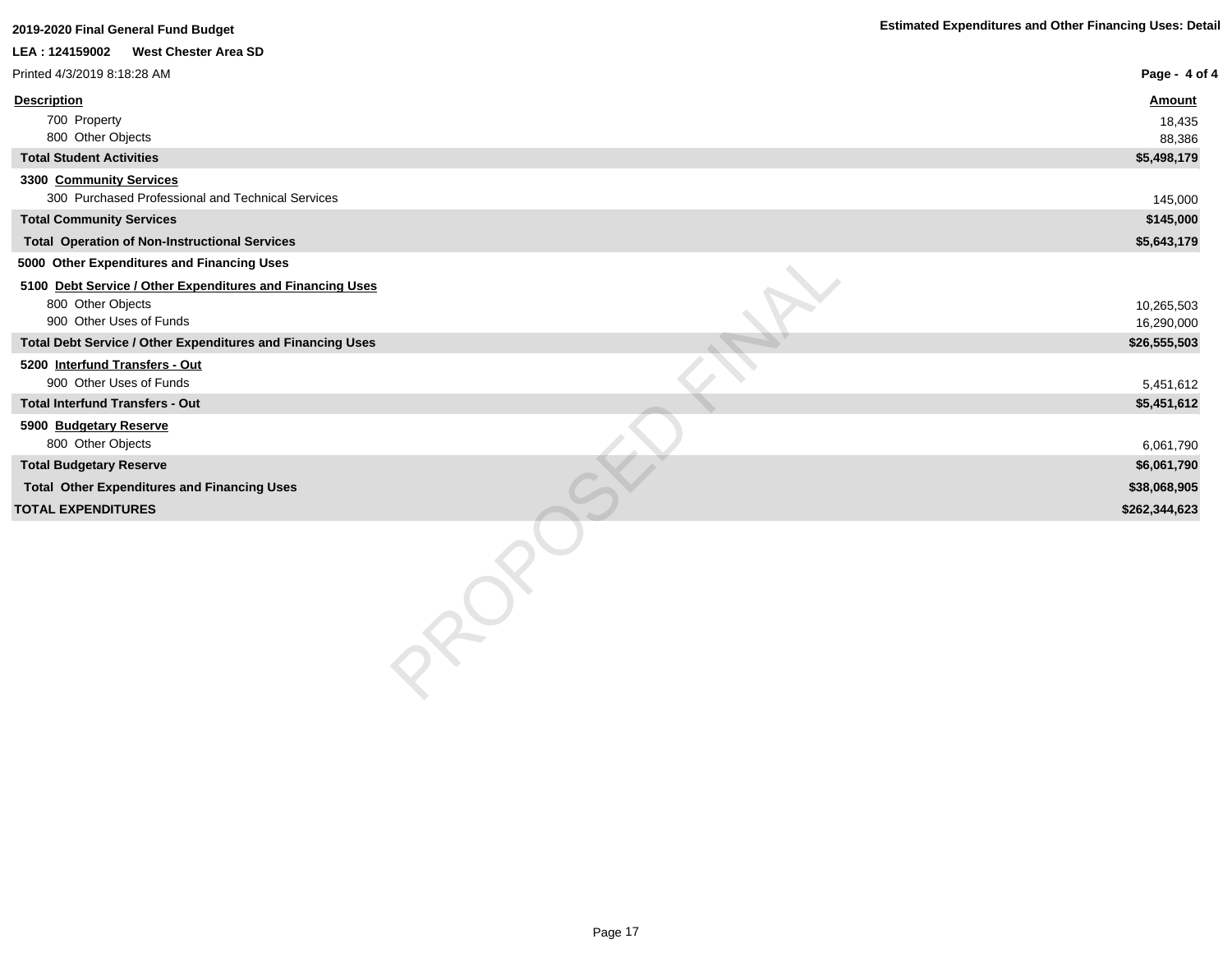| 2019-2020 Final General Fund Budget | <b>Schedule Of Cash And Investments (CAIN)</b> |
|-------------------------------------|------------------------------------------------|

| <b>West Chester Area SD</b><br>LEA : 124159002               |                     |                       |               |
|--------------------------------------------------------------|---------------------|-----------------------|---------------|
| Printed 4/3/2019 8:18:29 AM                                  |                     |                       | Page - 1 of 2 |
| <b>Cash and Short-Term Investments</b>                       | 06/30/2019 Estimate | 06/30/2020 Projection |               |
| <b>General Fund</b>                                          | 31,616,884          | 22,602,223            |               |
| Public Purpose (Expendable) Trust Fund                       |                     |                       |               |
| Other Comptroller-Approved Special Revenue Funds             |                     |                       |               |
| Athletic / School-Sponsored Extra Curricular Activities Fund |                     |                       |               |
| Capital Reserve Fund - § 690, §1850                          |                     |                       |               |
| Capital Reserve Fund - § 1431                                | 24,263,230          | 24,159,984            |               |
| Other Capital Projects Fund                                  |                     |                       |               |
| Debt Service Fund                                            |                     |                       |               |
| Food Service / Cafeteria Operations Fund                     |                     |                       |               |
| <b>Child Care Operations Fund</b>                            |                     |                       |               |
| Other Enterprise Funds                                       |                     |                       |               |
| <b>Internal Service Fund</b>                                 |                     |                       |               |
| Private Purpose Trust Fund                                   |                     |                       |               |
| <b>Investment Trust Fund</b>                                 |                     |                       |               |
| Pension Trust Fund                                           |                     |                       |               |
| <b>Activity Fund</b>                                         |                     |                       |               |
| Other Agency Fund                                            |                     |                       |               |
| Permanent Fund                                               |                     |                       |               |
| <b>Total Cash and Short-Term Investments</b>                 | \$55,880,114        | \$46,762,207          |               |
| <b>Long-Term Investments</b>                                 | 06/30/2019 Estimate | 06/30/2020 Projection |               |
| <b>General Fund</b>                                          |                     |                       |               |
| Public Purpose (Expendable) Trust Fund                       |                     |                       |               |
| Other Comptroller-Approved Special Revenue Funds             |                     |                       |               |
| Athletic / School-Sponsored Extra Curricular Activities Fund |                     |                       |               |
| Capital Reserve Fund - § 690, §1850                          |                     |                       |               |
| Capital Reserve Fund - § 1431                                |                     |                       |               |
| Other Cenitel Drejecte Eund                                  |                     |                       |               |

Capital Reserve Fund - § 690, §1850 Capital Reserve Fund - § 1431 Other Capital Projects Fund

Food Service / Cafeteria Operations Fund

Debt Service Fund

Child Care Operations Fund Other Enterprise Funds Internal Service Fund Private Purpose Trust Fund Investment Trust Fund Pension Trust Fund Activity Fund Other Agency Fund

Page 18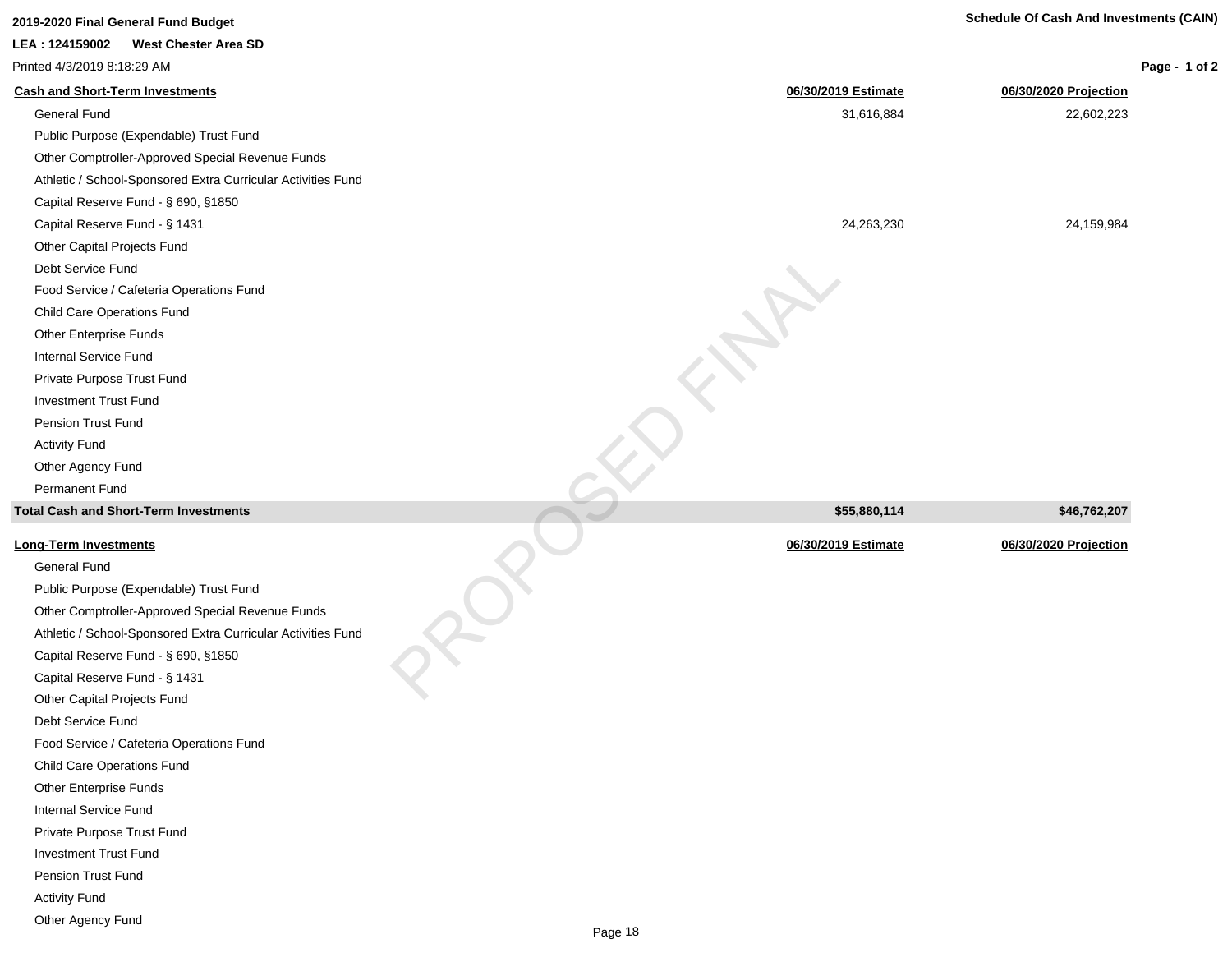| 2019-2020 Final General Fund Budget    |                     | <b>Schedule Of Cash And Investments (CAIN)</b> |               |  |
|----------------------------------------|---------------------|------------------------------------------------|---------------|--|
| West Chester Area SD<br>LEA: 124159002 |                     |                                                |               |  |
| Printed 4/3/2019 8:18:29 AM            |                     |                                                | Page - 2 of 2 |  |
| <b>Long-Term Investments</b>           | 06/30/2019 Estimate | 06/30/2020 Projection                          |               |  |
| <b>Permanent Fund</b>                  |                     |                                                |               |  |
| <b>Total Long-Term Investments</b>     |                     |                                                |               |  |
| <b>TOTAL CASH AND INVESTMENTS</b>      | \$55,880,114        | \$46,762,207                                   |               |  |

PROPOSED FINAL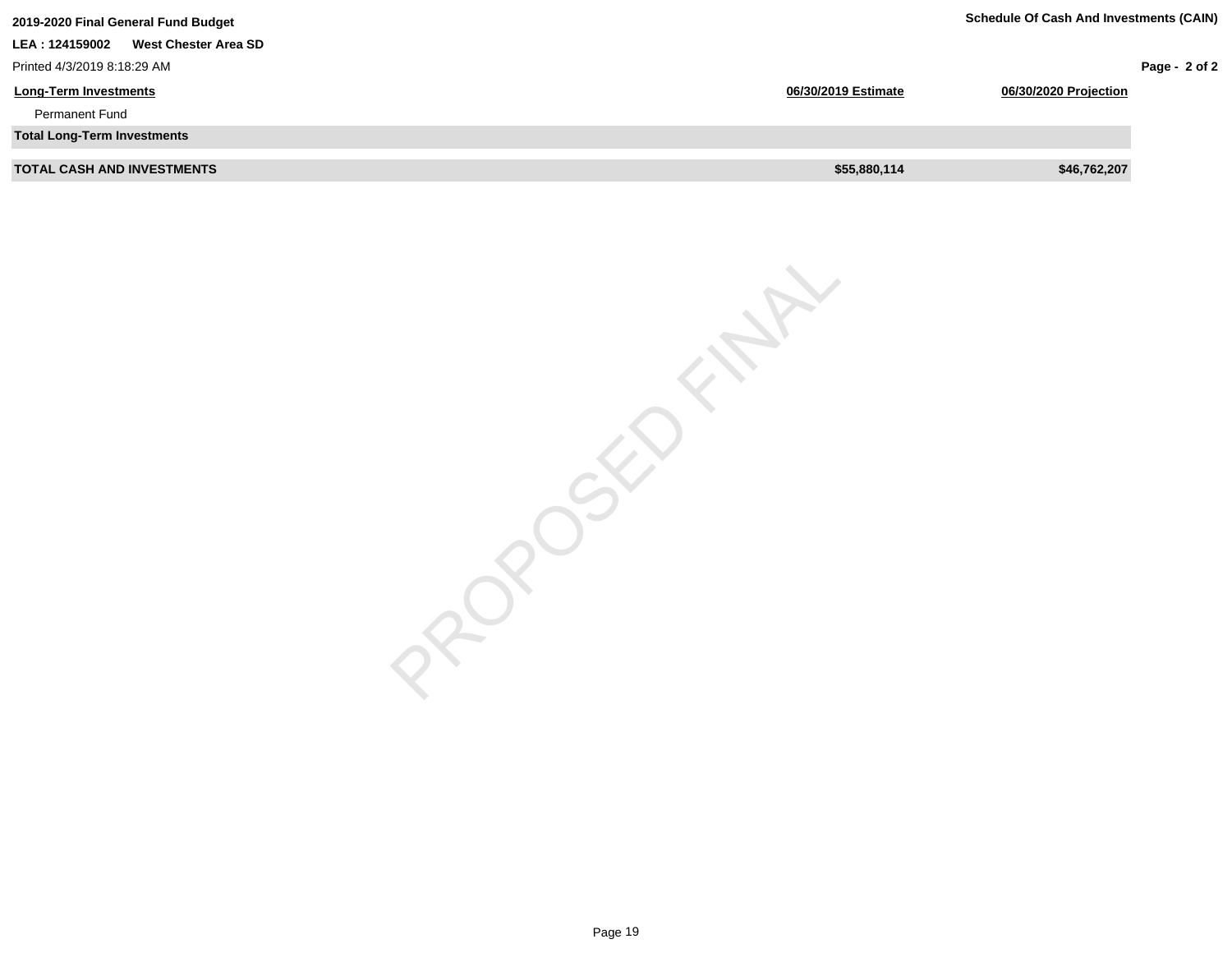| <b>West Chester Area SD</b><br>LEA: 124159002<br>Printed 4/3/2019 8:18:30 AM<br><b>Long-Term Indebtedness</b><br>06/30/2019 Estimate<br>06/30/2020 Projection<br><b>General Fund</b><br>0510 Bonds Payable<br>250,425,000<br>254,135,000<br>0520 Extended-Term Financing Agreements Payable<br>0530 Lease-Purchase Obligations<br>0540 Accumulated Compensated Absences<br>0550 Authority Lease Obligations<br>0560 Other Post-Employment Benefits (OPEB)<br>0599 Other Noncurrent Liabilities<br>\$250,425,000<br>\$254,135,000<br><b>Total General Fund</b><br>Public Purpose (Expendable) Trust Fund<br>0510 Bonds Payable<br>0520 Extended-Term Financing Agreements Payable<br>0530 Lease-Purchase Obligations<br>0540 Accumulated Compensated Absences<br>0550 Authority Lease Obligations<br>0560 Other Post-Employment Benefits (OPEB)<br>0599 Other Noncurrent Liabilities<br><b>Total Public Purpose (Expendable) Trust Fund</b><br>Other Comptroller-Approved Special Revenue Funds<br>0510 Bonds Payable<br>0520 Extended-Term Financing Agreements Payable<br>0530 Lease-Purchase Obligations<br>0540 Accumulated Compensated Absences<br>0550 Authority Lease Obligations<br>0560 Other Post-Employment Benefits (OPEB)<br>0599 Other Noncurrent Liabilities<br>Total Other Comptroller-Approved Special Revenue Funds<br>Athletic / School-Sponsored Extra Curricular Activities Fund<br>0510 Bonds Payable<br>0520 Extended-Term Financing Agreements Payable<br>0530 Lease-Purchase Obligations<br>0540 Accumulated Compensated Absences<br>0550 Authority Lease Obligations<br>0560 Other Post-Employment Benefits (OPEB)<br>0599 Other Noncurrent Liabilities<br>Total Athletic / School-Sponsored Extra Curricular Activities Fund<br>Capital Reserve Fund - § 690, §1850 | 2019-2020 Final General Fund Budget | <b>Schedule Of Indebtedness (DEBT)</b> |               |
|-----------------------------------------------------------------------------------------------------------------------------------------------------------------------------------------------------------------------------------------------------------------------------------------------------------------------------------------------------------------------------------------------------------------------------------------------------------------------------------------------------------------------------------------------------------------------------------------------------------------------------------------------------------------------------------------------------------------------------------------------------------------------------------------------------------------------------------------------------------------------------------------------------------------------------------------------------------------------------------------------------------------------------------------------------------------------------------------------------------------------------------------------------------------------------------------------------------------------------------------------------------------------------------------------------------------------------------------------------------------------------------------------------------------------------------------------------------------------------------------------------------------------------------------------------------------------------------------------------------------------------------------------------------------------------------------------------------------------------------------------------------------------------------------------|-------------------------------------|----------------------------------------|---------------|
|                                                                                                                                                                                                                                                                                                                                                                                                                                                                                                                                                                                                                                                                                                                                                                                                                                                                                                                                                                                                                                                                                                                                                                                                                                                                                                                                                                                                                                                                                                                                                                                                                                                                                                                                                                                               |                                     |                                        |               |
|                                                                                                                                                                                                                                                                                                                                                                                                                                                                                                                                                                                                                                                                                                                                                                                                                                                                                                                                                                                                                                                                                                                                                                                                                                                                                                                                                                                                                                                                                                                                                                                                                                                                                                                                                                                               |                                     |                                        | Page - 1 of 6 |
|                                                                                                                                                                                                                                                                                                                                                                                                                                                                                                                                                                                                                                                                                                                                                                                                                                                                                                                                                                                                                                                                                                                                                                                                                                                                                                                                                                                                                                                                                                                                                                                                                                                                                                                                                                                               |                                     |                                        |               |
|                                                                                                                                                                                                                                                                                                                                                                                                                                                                                                                                                                                                                                                                                                                                                                                                                                                                                                                                                                                                                                                                                                                                                                                                                                                                                                                                                                                                                                                                                                                                                                                                                                                                                                                                                                                               |                                     |                                        |               |
|                                                                                                                                                                                                                                                                                                                                                                                                                                                                                                                                                                                                                                                                                                                                                                                                                                                                                                                                                                                                                                                                                                                                                                                                                                                                                                                                                                                                                                                                                                                                                                                                                                                                                                                                                                                               |                                     |                                        |               |
|                                                                                                                                                                                                                                                                                                                                                                                                                                                                                                                                                                                                                                                                                                                                                                                                                                                                                                                                                                                                                                                                                                                                                                                                                                                                                                                                                                                                                                                                                                                                                                                                                                                                                                                                                                                               |                                     |                                        |               |
|                                                                                                                                                                                                                                                                                                                                                                                                                                                                                                                                                                                                                                                                                                                                                                                                                                                                                                                                                                                                                                                                                                                                                                                                                                                                                                                                                                                                                                                                                                                                                                                                                                                                                                                                                                                               |                                     |                                        |               |
|                                                                                                                                                                                                                                                                                                                                                                                                                                                                                                                                                                                                                                                                                                                                                                                                                                                                                                                                                                                                                                                                                                                                                                                                                                                                                                                                                                                                                                                                                                                                                                                                                                                                                                                                                                                               |                                     |                                        |               |
|                                                                                                                                                                                                                                                                                                                                                                                                                                                                                                                                                                                                                                                                                                                                                                                                                                                                                                                                                                                                                                                                                                                                                                                                                                                                                                                                                                                                                                                                                                                                                                                                                                                                                                                                                                                               |                                     |                                        |               |
|                                                                                                                                                                                                                                                                                                                                                                                                                                                                                                                                                                                                                                                                                                                                                                                                                                                                                                                                                                                                                                                                                                                                                                                                                                                                                                                                                                                                                                                                                                                                                                                                                                                                                                                                                                                               |                                     |                                        |               |
|                                                                                                                                                                                                                                                                                                                                                                                                                                                                                                                                                                                                                                                                                                                                                                                                                                                                                                                                                                                                                                                                                                                                                                                                                                                                                                                                                                                                                                                                                                                                                                                                                                                                                                                                                                                               |                                     |                                        |               |
|                                                                                                                                                                                                                                                                                                                                                                                                                                                                                                                                                                                                                                                                                                                                                                                                                                                                                                                                                                                                                                                                                                                                                                                                                                                                                                                                                                                                                                                                                                                                                                                                                                                                                                                                                                                               |                                     |                                        |               |
|                                                                                                                                                                                                                                                                                                                                                                                                                                                                                                                                                                                                                                                                                                                                                                                                                                                                                                                                                                                                                                                                                                                                                                                                                                                                                                                                                                                                                                                                                                                                                                                                                                                                                                                                                                                               |                                     |                                        |               |
|                                                                                                                                                                                                                                                                                                                                                                                                                                                                                                                                                                                                                                                                                                                                                                                                                                                                                                                                                                                                                                                                                                                                                                                                                                                                                                                                                                                                                                                                                                                                                                                                                                                                                                                                                                                               |                                     |                                        |               |
|                                                                                                                                                                                                                                                                                                                                                                                                                                                                                                                                                                                                                                                                                                                                                                                                                                                                                                                                                                                                                                                                                                                                                                                                                                                                                                                                                                                                                                                                                                                                                                                                                                                                                                                                                                                               |                                     |                                        |               |
|                                                                                                                                                                                                                                                                                                                                                                                                                                                                                                                                                                                                                                                                                                                                                                                                                                                                                                                                                                                                                                                                                                                                                                                                                                                                                                                                                                                                                                                                                                                                                                                                                                                                                                                                                                                               |                                     |                                        |               |
|                                                                                                                                                                                                                                                                                                                                                                                                                                                                                                                                                                                                                                                                                                                                                                                                                                                                                                                                                                                                                                                                                                                                                                                                                                                                                                                                                                                                                                                                                                                                                                                                                                                                                                                                                                                               |                                     |                                        |               |
|                                                                                                                                                                                                                                                                                                                                                                                                                                                                                                                                                                                                                                                                                                                                                                                                                                                                                                                                                                                                                                                                                                                                                                                                                                                                                                                                                                                                                                                                                                                                                                                                                                                                                                                                                                                               |                                     |                                        |               |
|                                                                                                                                                                                                                                                                                                                                                                                                                                                                                                                                                                                                                                                                                                                                                                                                                                                                                                                                                                                                                                                                                                                                                                                                                                                                                                                                                                                                                                                                                                                                                                                                                                                                                                                                                                                               |                                     |                                        |               |
|                                                                                                                                                                                                                                                                                                                                                                                                                                                                                                                                                                                                                                                                                                                                                                                                                                                                                                                                                                                                                                                                                                                                                                                                                                                                                                                                                                                                                                                                                                                                                                                                                                                                                                                                                                                               |                                     |                                        |               |
|                                                                                                                                                                                                                                                                                                                                                                                                                                                                                                                                                                                                                                                                                                                                                                                                                                                                                                                                                                                                                                                                                                                                                                                                                                                                                                                                                                                                                                                                                                                                                                                                                                                                                                                                                                                               |                                     |                                        |               |
|                                                                                                                                                                                                                                                                                                                                                                                                                                                                                                                                                                                                                                                                                                                                                                                                                                                                                                                                                                                                                                                                                                                                                                                                                                                                                                                                                                                                                                                                                                                                                                                                                                                                                                                                                                                               |                                     |                                        |               |
|                                                                                                                                                                                                                                                                                                                                                                                                                                                                                                                                                                                                                                                                                                                                                                                                                                                                                                                                                                                                                                                                                                                                                                                                                                                                                                                                                                                                                                                                                                                                                                                                                                                                                                                                                                                               |                                     |                                        |               |
|                                                                                                                                                                                                                                                                                                                                                                                                                                                                                                                                                                                                                                                                                                                                                                                                                                                                                                                                                                                                                                                                                                                                                                                                                                                                                                                                                                                                                                                                                                                                                                                                                                                                                                                                                                                               |                                     |                                        |               |
|                                                                                                                                                                                                                                                                                                                                                                                                                                                                                                                                                                                                                                                                                                                                                                                                                                                                                                                                                                                                                                                                                                                                                                                                                                                                                                                                                                                                                                                                                                                                                                                                                                                                                                                                                                                               |                                     |                                        |               |
|                                                                                                                                                                                                                                                                                                                                                                                                                                                                                                                                                                                                                                                                                                                                                                                                                                                                                                                                                                                                                                                                                                                                                                                                                                                                                                                                                                                                                                                                                                                                                                                                                                                                                                                                                                                               |                                     |                                        |               |
|                                                                                                                                                                                                                                                                                                                                                                                                                                                                                                                                                                                                                                                                                                                                                                                                                                                                                                                                                                                                                                                                                                                                                                                                                                                                                                                                                                                                                                                                                                                                                                                                                                                                                                                                                                                               |                                     |                                        |               |
|                                                                                                                                                                                                                                                                                                                                                                                                                                                                                                                                                                                                                                                                                                                                                                                                                                                                                                                                                                                                                                                                                                                                                                                                                                                                                                                                                                                                                                                                                                                                                                                                                                                                                                                                                                                               |                                     |                                        |               |
|                                                                                                                                                                                                                                                                                                                                                                                                                                                                                                                                                                                                                                                                                                                                                                                                                                                                                                                                                                                                                                                                                                                                                                                                                                                                                                                                                                                                                                                                                                                                                                                                                                                                                                                                                                                               |                                     |                                        |               |
|                                                                                                                                                                                                                                                                                                                                                                                                                                                                                                                                                                                                                                                                                                                                                                                                                                                                                                                                                                                                                                                                                                                                                                                                                                                                                                                                                                                                                                                                                                                                                                                                                                                                                                                                                                                               |                                     |                                        |               |
|                                                                                                                                                                                                                                                                                                                                                                                                                                                                                                                                                                                                                                                                                                                                                                                                                                                                                                                                                                                                                                                                                                                                                                                                                                                                                                                                                                                                                                                                                                                                                                                                                                                                                                                                                                                               |                                     |                                        |               |
|                                                                                                                                                                                                                                                                                                                                                                                                                                                                                                                                                                                                                                                                                                                                                                                                                                                                                                                                                                                                                                                                                                                                                                                                                                                                                                                                                                                                                                                                                                                                                                                                                                                                                                                                                                                               |                                     |                                        |               |
|                                                                                                                                                                                                                                                                                                                                                                                                                                                                                                                                                                                                                                                                                                                                                                                                                                                                                                                                                                                                                                                                                                                                                                                                                                                                                                                                                                                                                                                                                                                                                                                                                                                                                                                                                                                               |                                     |                                        |               |
|                                                                                                                                                                                                                                                                                                                                                                                                                                                                                                                                                                                                                                                                                                                                                                                                                                                                                                                                                                                                                                                                                                                                                                                                                                                                                                                                                                                                                                                                                                                                                                                                                                                                                                                                                                                               |                                     |                                        |               |
|                                                                                                                                                                                                                                                                                                                                                                                                                                                                                                                                                                                                                                                                                                                                                                                                                                                                                                                                                                                                                                                                                                                                                                                                                                                                                                                                                                                                                                                                                                                                                                                                                                                                                                                                                                                               |                                     |                                        |               |
|                                                                                                                                                                                                                                                                                                                                                                                                                                                                                                                                                                                                                                                                                                                                                                                                                                                                                                                                                                                                                                                                                                                                                                                                                                                                                                                                                                                                                                                                                                                                                                                                                                                                                                                                                                                               |                                     |                                        |               |
|                                                                                                                                                                                                                                                                                                                                                                                                                                                                                                                                                                                                                                                                                                                                                                                                                                                                                                                                                                                                                                                                                                                                                                                                                                                                                                                                                                                                                                                                                                                                                                                                                                                                                                                                                                                               |                                     |                                        |               |
|                                                                                                                                                                                                                                                                                                                                                                                                                                                                                                                                                                                                                                                                                                                                                                                                                                                                                                                                                                                                                                                                                                                                                                                                                                                                                                                                                                                                                                                                                                                                                                                                                                                                                                                                                                                               |                                     |                                        |               |
|                                                                                                                                                                                                                                                                                                                                                                                                                                                                                                                                                                                                                                                                                                                                                                                                                                                                                                                                                                                                                                                                                                                                                                                                                                                                                                                                                                                                                                                                                                                                                                                                                                                                                                                                                                                               |                                     |                                        |               |
|                                                                                                                                                                                                                                                                                                                                                                                                                                                                                                                                                                                                                                                                                                                                                                                                                                                                                                                                                                                                                                                                                                                                                                                                                                                                                                                                                                                                                                                                                                                                                                                                                                                                                                                                                                                               |                                     |                                        |               |
|                                                                                                                                                                                                                                                                                                                                                                                                                                                                                                                                                                                                                                                                                                                                                                                                                                                                                                                                                                                                                                                                                                                                                                                                                                                                                                                                                                                                                                                                                                                                                                                                                                                                                                                                                                                               |                                     |                                        |               |
| 0510 Bonds Payable                                                                                                                                                                                                                                                                                                                                                                                                                                                                                                                                                                                                                                                                                                                                                                                                                                                                                                                                                                                                                                                                                                                                                                                                                                                                                                                                                                                                                                                                                                                                                                                                                                                                                                                                                                            |                                     |                                        |               |

0520 Extended-Term Financing Agreements Payable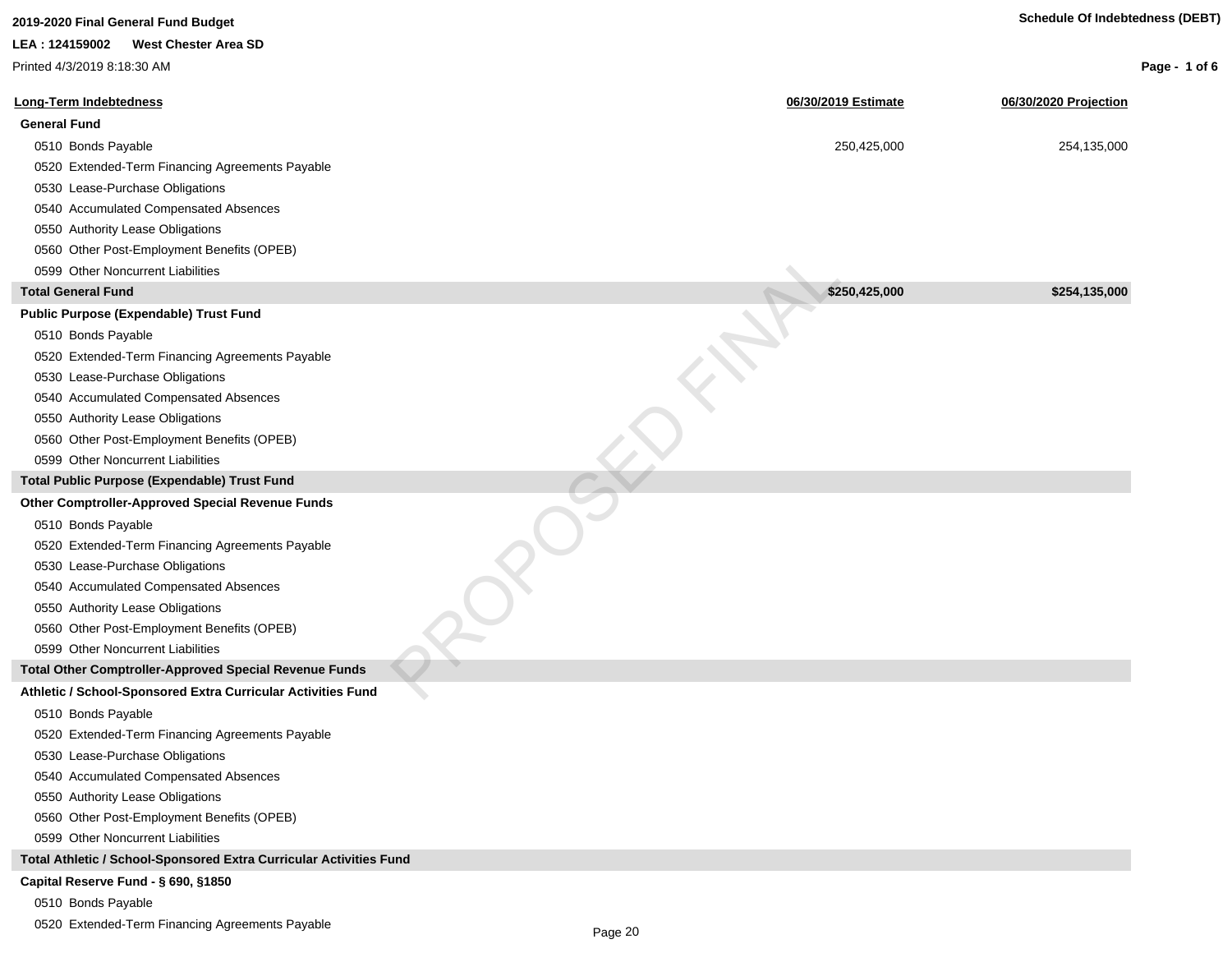| 2019-2020 Final General Fund Budget             |                     | <b>Schedule Of Indebtedness (DEBT)</b> |               |
|-------------------------------------------------|---------------------|----------------------------------------|---------------|
| LEA: 124159002<br><b>West Chester Area SD</b>   |                     |                                        |               |
| Printed 4/3/2019 8:18:30 AM                     |                     |                                        | Page - 2 of 6 |
| <b>Long-Term Indebtedness</b>                   | 06/30/2019 Estimate | 06/30/2020 Projection                  |               |
| 0530 Lease-Purchase Obligations                 |                     |                                        |               |
| 0540 Accumulated Compensated Absences           |                     |                                        |               |
| 0550 Authority Lease Obligations                |                     |                                        |               |
| 0560 Other Post-Employment Benefits (OPEB)      |                     |                                        |               |
| 0599 Other Noncurrent Liabilities               |                     |                                        |               |
| Total Capital Reserve Fund - § 690, §1850       |                     |                                        |               |
| Capital Reserve Fund - § 1431                   |                     |                                        |               |
| 0510 Bonds Payable                              |                     |                                        |               |
| 0520 Extended-Term Financing Agreements Payable |                     |                                        |               |
| 0530 Lease-Purchase Obligations                 |                     |                                        |               |
| 0540 Accumulated Compensated Absences           |                     |                                        |               |
| 0550 Authority Lease Obligations                |                     |                                        |               |
| 0560 Other Post-Employment Benefits (OPEB)      |                     |                                        |               |
| 0599 Other Noncurrent Liabilities               |                     |                                        |               |
| Total Capital Reserve Fund - § 1431             |                     |                                        |               |
| <b>Other Capital Projects Fund</b>              |                     |                                        |               |
| 0510 Bonds Payable                              |                     |                                        |               |
| 0520 Extended-Term Financing Agreements Payable |                     |                                        |               |
| 0530 Lease-Purchase Obligations                 |                     |                                        |               |
| 0540 Accumulated Compensated Absences           |                     |                                        |               |
| 0550 Authority Lease Obligations                |                     |                                        |               |
| 0560 Other Post-Employment Benefits (OPEB)      |                     |                                        |               |
| 0599 Other Noncurrent Liabilities               |                     |                                        |               |
| <b>Total Other Capital Projects Fund</b>        |                     |                                        |               |
| <b>Debt Service Fund</b>                        |                     |                                        |               |
| 0510 Bonds Payable                              |                     |                                        |               |
| 0520 Extended-Term Financing Agreements Payable |                     |                                        |               |
| 0530 Lease-Purchase Obligations                 |                     |                                        |               |
| 0540 Accumulated Compensated Absences           |                     |                                        |               |
| 0550 Authority Lease Obligations                |                     |                                        |               |
| 0560 Other Post-Employment Benefits (OPEB)      |                     |                                        |               |
| 0599 Other Noncurrent Liabilities               |                     |                                        |               |
| <b>Total Debt Service Fund</b>                  |                     |                                        |               |
| Food Service / Cafeteria Operations Fund        |                     |                                        |               |
| 0510 Bonds Payable                              |                     |                                        |               |
| 0520 Extended-Term Financing Agreements Payable |                     |                                        |               |
| 0530 Lease-Purchase Obligations                 |                     |                                        |               |
| 0540 Accumulated Compensated Absences           |                     |                                        |               |

0550 Authority Lease Obligations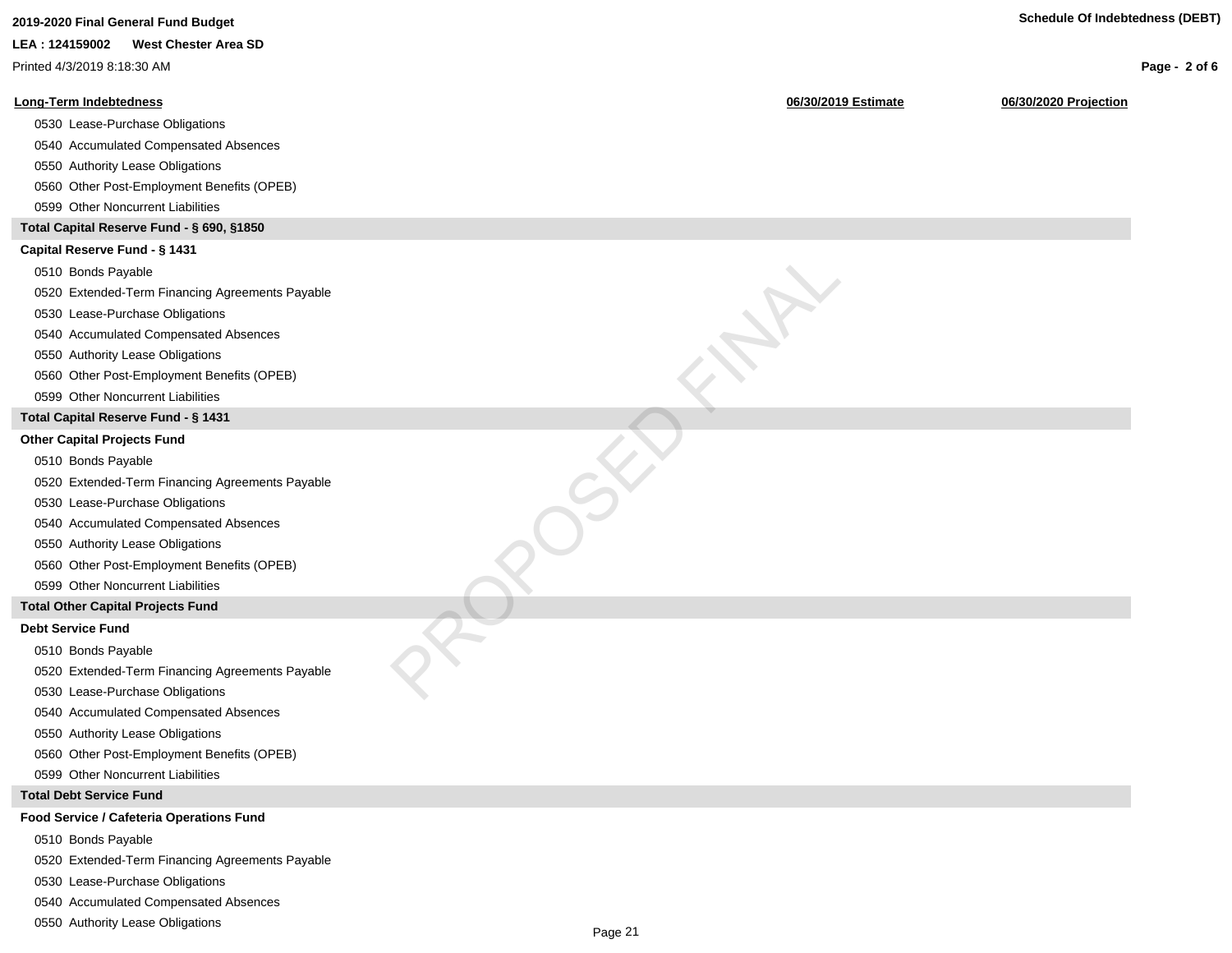| 2019-2020 Final General Fund Budget             | <b>Schedule Of Indebtedness (DEBT)</b>       |               |
|-------------------------------------------------|----------------------------------------------|---------------|
| LEA: 124159002<br><b>West Chester Area SD</b>   |                                              |               |
| Printed 4/3/2019 8:18:30 AM                     |                                              | Page - 3 of 6 |
| <b>Long-Term Indebtedness</b>                   | 06/30/2019 Estimate<br>06/30/2020 Projection |               |
| 0560 Other Post-Employment Benefits (OPEB)      |                                              |               |
| 0599 Other Noncurrent Liabilities               |                                              |               |
| Total Food Service / Cafeteria Operations Fund  |                                              |               |
| <b>Child Care Operations Fund</b>               |                                              |               |
| 0510 Bonds Payable                              |                                              |               |
| 0520 Extended-Term Financing Agreements Payable |                                              |               |
| 0530 Lease-Purchase Obligations                 |                                              |               |
| 0540 Accumulated Compensated Absences           |                                              |               |
| 0550 Authority Lease Obligations                |                                              |               |
| 0560 Other Post-Employment Benefits (OPEB)      |                                              |               |
| 0599 Other Noncurrent Liabilities               |                                              |               |
| <b>Total Child Care Operations Fund</b>         |                                              |               |
| <b>Other Enterprise Funds</b>                   |                                              |               |
| 0510 Bonds Payable                              |                                              |               |
| 0520 Extended-Term Financing Agreements Payable |                                              |               |
| 0530 Lease-Purchase Obligations                 |                                              |               |
| 0540 Accumulated Compensated Absences           |                                              |               |
| 0550 Authority Lease Obligations                |                                              |               |
| 0560 Other Post-Employment Benefits (OPEB)      |                                              |               |
| 0599 Other Noncurrent Liabilities               |                                              |               |
| <b>Total Other Enterprise Funds</b>             |                                              |               |
| <b>Internal Service Fund</b>                    |                                              |               |
| 0510 Bonds Payable                              |                                              |               |
| 0520 Extended-Term Financing Agreements Payable |                                              |               |
| 0530 Lease-Purchase Obligations                 |                                              |               |
| 0540 Accumulated Compensated Absences           |                                              |               |
| 0550 Authority Lease Obligations                |                                              |               |
| 0560 Other Post-Employment Benefits (OPEB)      |                                              |               |
| 0599 Other Noncurrent Liabilities               |                                              |               |
| <b>Total Internal Service Fund</b>              |                                              |               |
| <b>Private Purpose Trust Fund</b>               |                                              |               |
| 0510 Bonds Payable                              |                                              |               |
| 0520 Extended-Term Financing Agreements Payable |                                              |               |
| 0530 Lease-Purchase Obligations                 |                                              |               |
| 0540 Accumulated Compensated Absences           |                                              |               |

0550 Authority Lease Obligations

0560 Other Post-Employment Benefits (OPEB)

0599 Other Noncurrent Liabilities

**Total Private Purpose Trust Fund**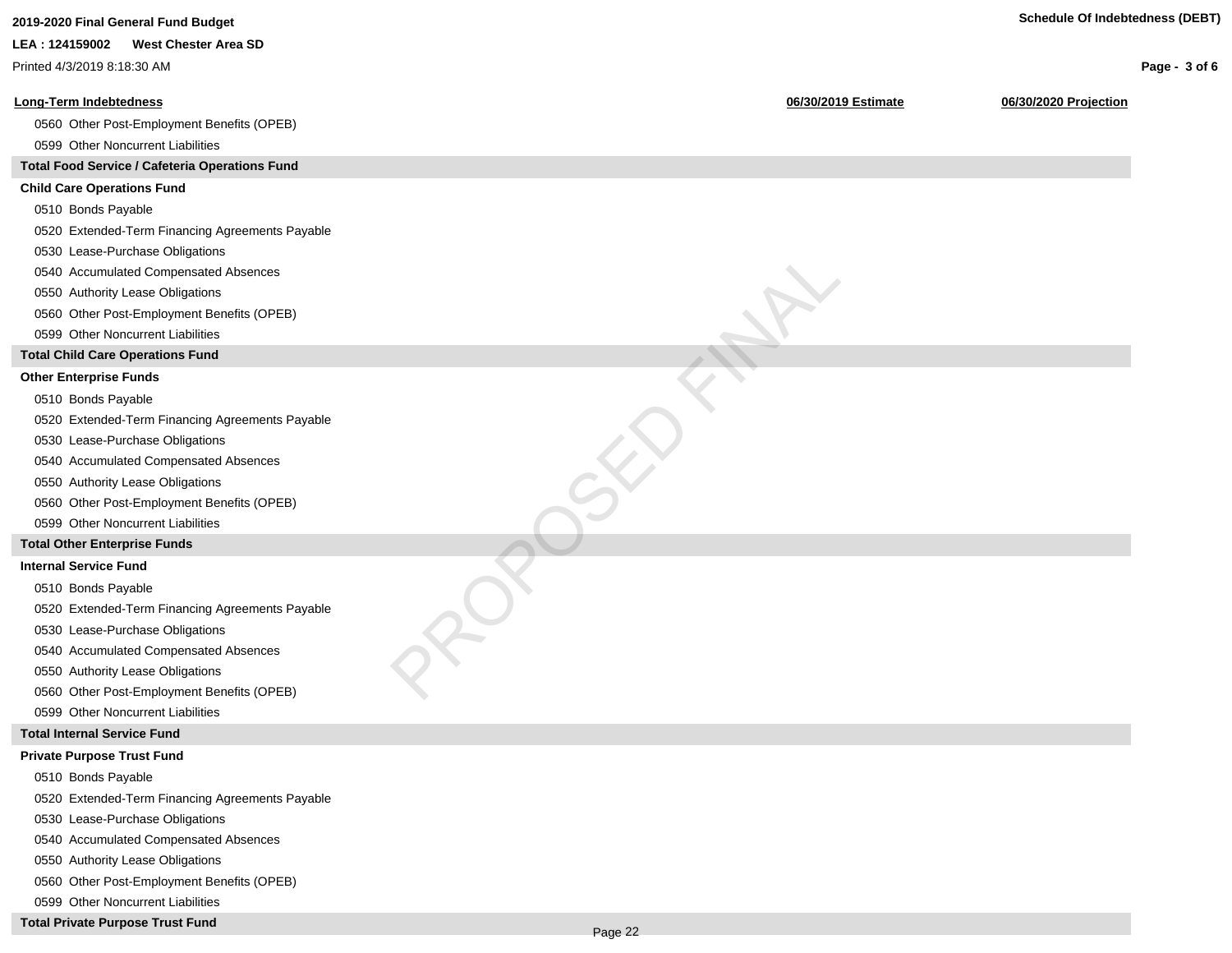| 2019-2020 Final General Fund Budget             |                     | Scriedule Of Indeptedness (DEDT) |
|-------------------------------------------------|---------------------|----------------------------------|
| <b>West Chester Area SD</b><br>LEA: 124159002   |                     |                                  |
| Printed 4/3/2019 8:18:30 AM                     |                     | Page - 4 of 6                    |
| <b>Long-Term Indebtedness</b>                   | 06/30/2019 Estimate | 06/30/2020 Projection            |
| <b>Investment Trust Fund</b>                    |                     |                                  |
| 0510 Bonds Payable                              |                     |                                  |
| 0520 Extended-Term Financing Agreements Payable |                     |                                  |
| 0530 Lease-Purchase Obligations                 |                     |                                  |
| 0540 Accumulated Compensated Absences           |                     |                                  |
| 0550 Authority Lease Obligations                |                     |                                  |
| 0560 Other Post-Employment Benefits (OPEB)      |                     |                                  |
| 0599 Other Noncurrent Liabilities               |                     |                                  |
| <b>Total Investment Trust Fund</b>              |                     |                                  |
| <b>Pension Trust Fund</b>                       |                     |                                  |
| 0510 Bonds Payable                              |                     |                                  |
| 0520 Extended-Term Financing Agreements Payable |                     |                                  |
| 0530 Lease-Purchase Obligations                 |                     |                                  |
| 0540 Accumulated Compensated Absences           |                     |                                  |
| 0550 Authority Lease Obligations                |                     |                                  |
| 0560 Other Post-Employment Benefits (OPEB)      |                     |                                  |
| 0599 Other Noncurrent Liabilities               |                     |                                  |
| <b>Total Pension Trust Fund</b>                 |                     |                                  |
| <b>Activity Fund</b>                            |                     |                                  |
| 0510 Bonds Payable                              |                     |                                  |
| 0520 Extended-Term Financing Agreements Payable |                     |                                  |
| 0530 Lease-Purchase Obligations                 |                     |                                  |
| 0540 Accumulated Compensated Absences           |                     |                                  |
| 0550 Authority Lease Obligations                |                     |                                  |
| 0560 Other Post-Employment Benefits (OPEB)      |                     |                                  |
| 0599 Other Noncurrent Liabilities               |                     |                                  |
| <b>Total Activity Fund</b>                      |                     |                                  |
| <b>Other Agency Fund</b>                        |                     |                                  |
| 0510 Bonds Pavable                              |                     |                                  |
| 0520 Extended-Term Financing Agreements Payable |                     |                                  |
| 0530 Lease-Purchase Obligations                 |                     |                                  |
| 0540 Accumulated Compensated Absences           |                     |                                  |
| 0550 Authority Lease Obligations                |                     |                                  |
| 0560 Other Post-Employment Benefits (OPEB)      |                     |                                  |
| 0599 Other Noncurrent Liabilities               |                     |                                  |
| <b>Total Other Agency Fund</b>                  |                     |                                  |
| <b>Permanent Fund</b>                           |                     |                                  |

0510 Bonds Payable

0520 Extended-Term Financing Agreements Payable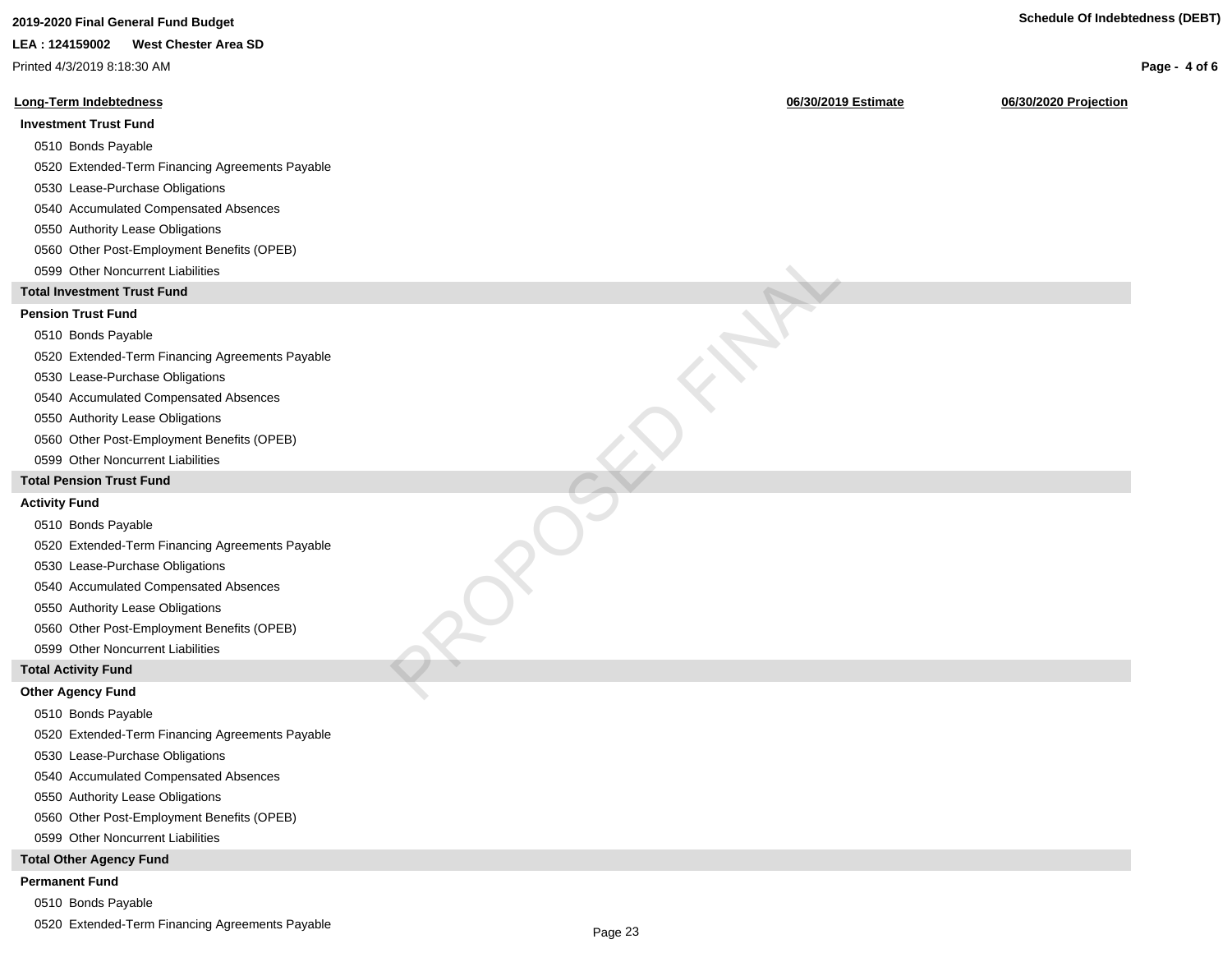|                     | <b>Schedule Of Indebtedness (DEBT)</b> |               |
|---------------------|----------------------------------------|---------------|
| 06/30/2019 Estimate | 06/30/2020 Projection                  | Page - 5 of 6 |
|                     |                                        |               |
|                     |                                        |               |
|                     | \$250,425,000                          | \$254,135,000 |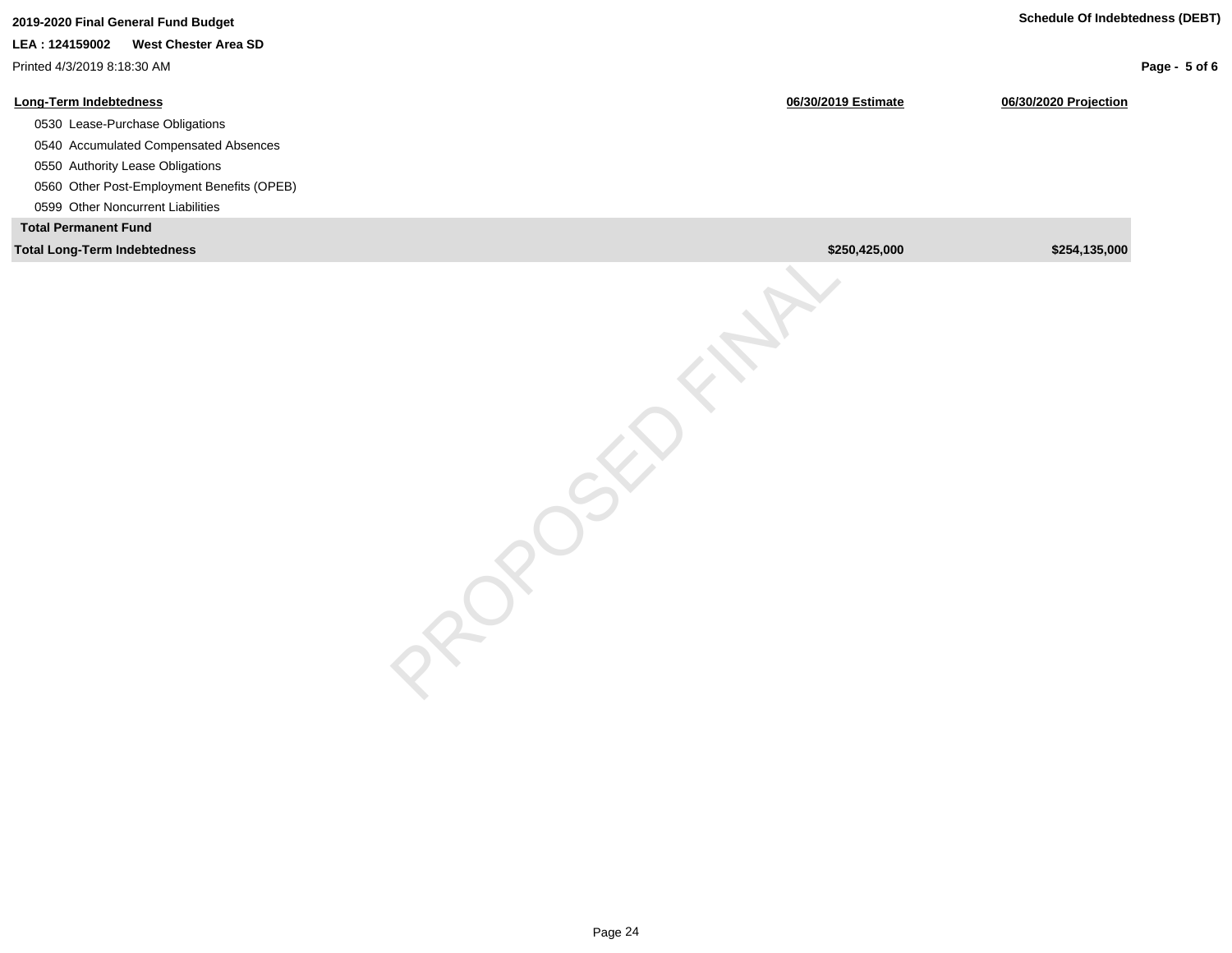| 2019-2020 Final General Fund Budget                          |                     | <b>Schedule Of Indebtedness (DEBT)</b> |
|--------------------------------------------------------------|---------------------|----------------------------------------|
| LEA: 124159002<br><b>West Chester Area SD</b>                |                     |                                        |
| Printed 4/3/2019 8:18:30 AM                                  |                     | Page - 6 of 6                          |
| <b>Short-Term Payables</b>                                   | 06/30/2019 Estimate | 06/30/2020 Projection                  |
| General Fund                                                 |                     |                                        |
| Public Purpose (Expendable) Trust Fund                       |                     |                                        |
| Other Comptroller-Approved Special Revenue Funds             |                     |                                        |
| Athletic / School-Sponsored Extra Curricular Activities Fund |                     |                                        |
| Capital Reserve Fund - § 690, §1850                          |                     |                                        |
| Capital Reserve Fund - § 1431                                |                     |                                        |
| Other Capital Projects Fund                                  |                     |                                        |
| Debt Service Fund                                            |                     |                                        |
| Food Service / Cafeteria Operations Fund                     |                     |                                        |
| Child Care Operations Fund                                   |                     |                                        |
| Other Enterprise Funds                                       |                     |                                        |
| Internal Service Fund                                        |                     |                                        |
| Private Purpose Trust Fund                                   |                     |                                        |
| <b>Investment Trust Fund</b>                                 |                     |                                        |
| Pension Trust Fund                                           |                     |                                        |
| <b>Activity Fund</b>                                         |                     |                                        |
| Other Agency Fund                                            |                     |                                        |
| Permanent Fund                                               |                     |                                        |
| <b>Total Short-Term Payables</b>                             |                     |                                        |
| <b>TOTAL INDEBTEDNESS</b>                                    | \$250,425,000       | \$254,135,000                          |
|                                                              |                     |                                        |